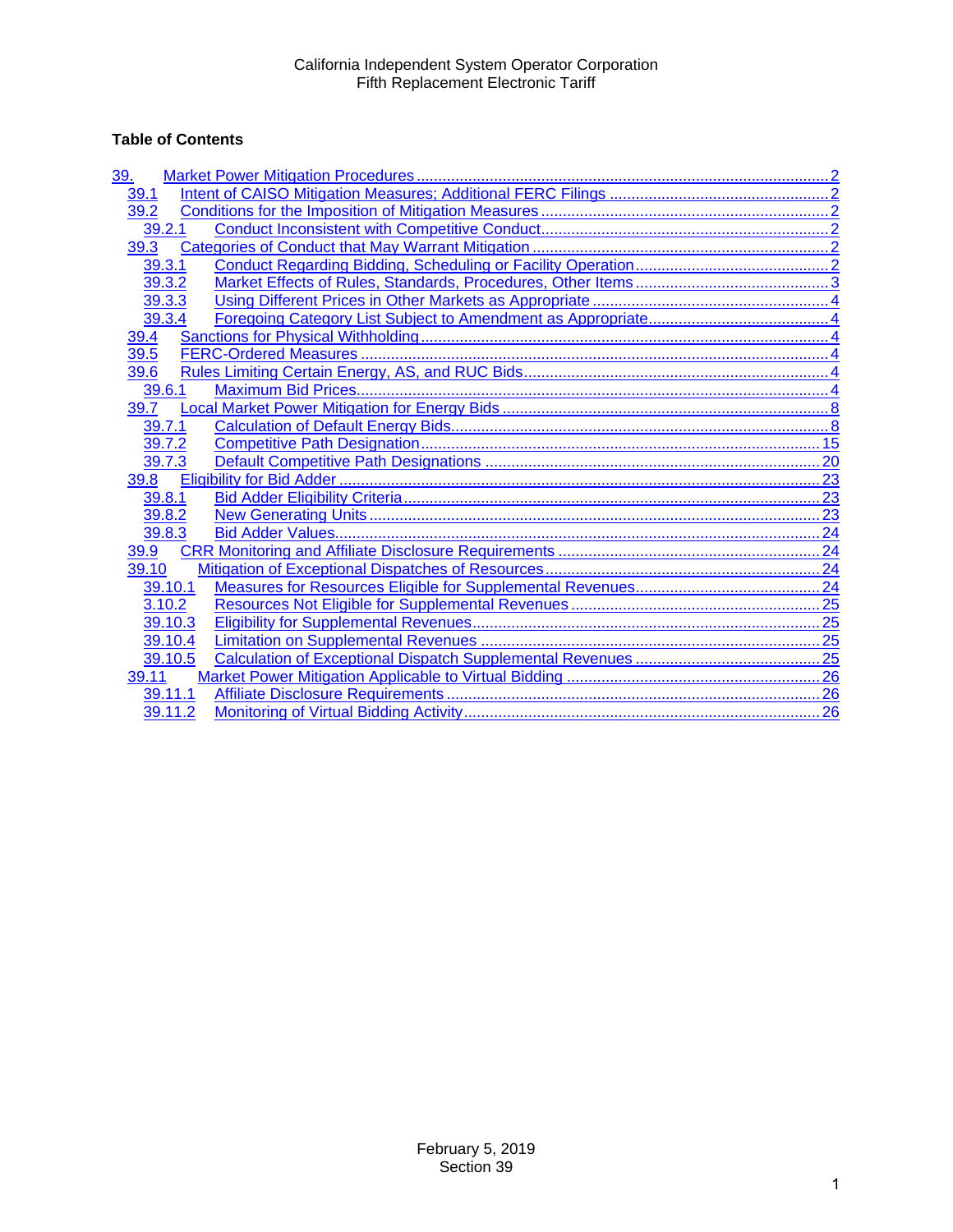### <span id="page-1-0"></span>**39. Market Power Mitigation Procedures**

#### <span id="page-1-1"></span>**39.1 Intent of CAISO Mitigation Measures; Additional FERC Filings**

These CAISO market power mitigation measures ("Mitigation Measures") are intended to provide the means for the CAISO to mitigate the market effects of any conduct that would substantially distort competitive outcomes in the CAISO Markets while avoiding unnecessary interference with competitive price signals. These Mitigation Measures are intended to minimize interference with an open and competitive market, and thus to permit, to the maximum extent practicable, price levels to be determined by competitive forces under the prevailing market conditions. To that end, the Mitigation Measures authorize the mitigation only of specific conduct identified through explicit procedures specified below. In addition, the CAISO shall monitor the markets it administers for conduct that it determines constitutes an abuse of market power but is not addressed by the market power mitigation procedures specified below. If the CAISO identifies any such conduct, it shall make a filing under Section 205 of the Federal Power Act, 16 U.S.C. § 824d, with FERC requesting authorization to apply appropriate mitigation measures. Any such filing shall identify the particular conduct the CAISO believes warrants mitigation, shall propose a specific mitigation measure for the conduct, and shall set forth the CAISO's justification for imposing that mitigation measure.

## <span id="page-1-2"></span>**39.2 Conditions for the Imposition of Mitigation Measures**

## <span id="page-1-3"></span>**39.2.1 Conduct Inconsistent with Competitive Conduct**

In general, the CAISO shall consider a Market Participant's conduct to be inconsistent with competitive conduct if the conduct would not be in the economic interest of the Market Participant in the absence of market power. The categories of conduct that are inconsistent with competitive conduct include, but may not be limited to, the four categories of conduct specified in Section 39.3 below.

## <span id="page-1-4"></span>**39.3 Categories of Conduct that May Warrant Mitigation**

## <span id="page-1-5"></span>**39.3.1 Conduct Regarding Bidding, Scheduling or Facility Operation**

Mitigation Measures may be applied to bidding, scheduling or operation of an Electric Facility or as specified in Section 39.3.1. The following categories of conduct, whether by a single firm or by multiple firms acting in concert, may cause a material effect on prices or generally the outcome of the CAISO Markets if exercised from a position of market power. Accordingly, the CAISO shall monitor the CAISO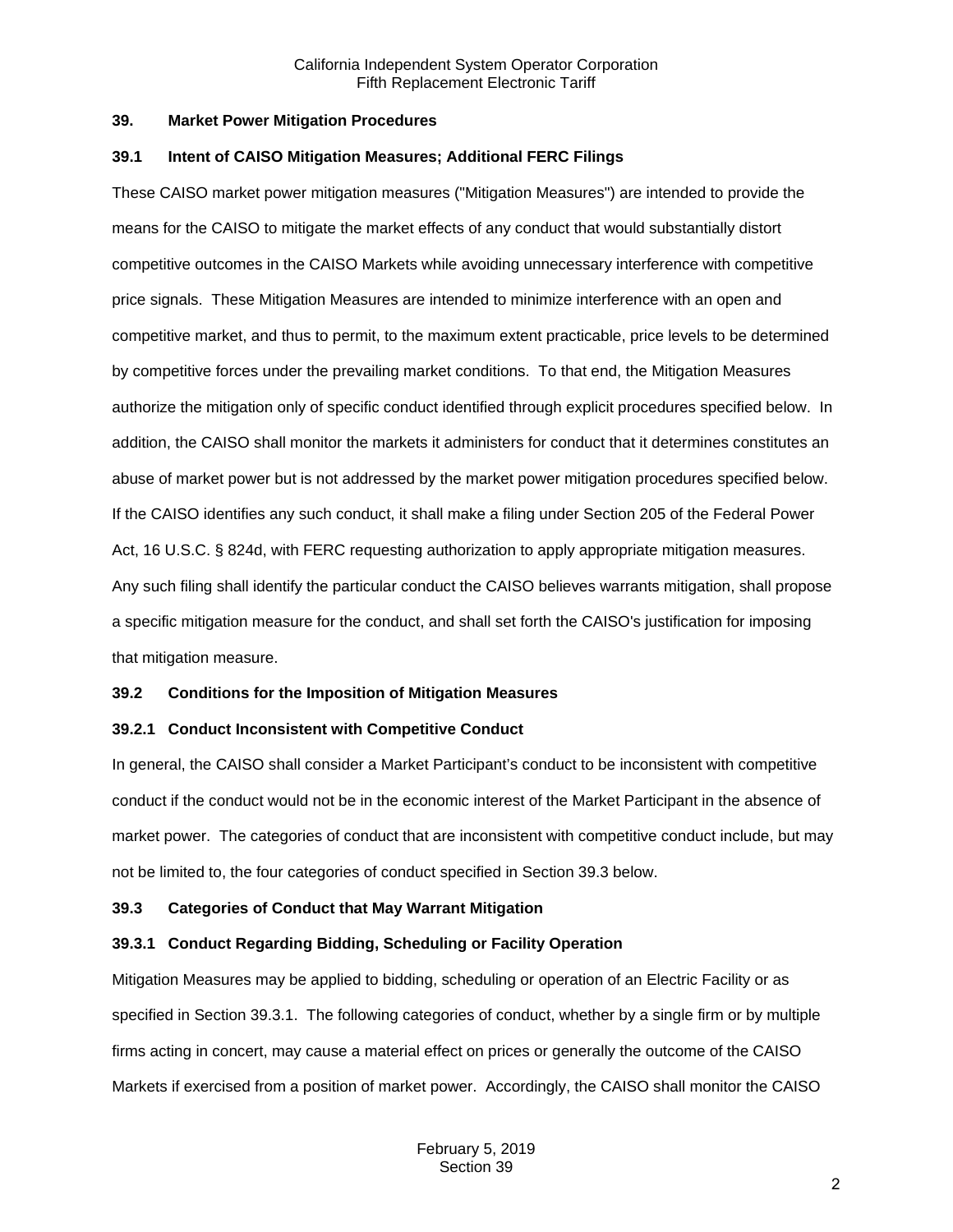Markets for the following categories of conduct, and shall impose appropriate Mitigation Measures if such conduct is detected and the other applicable conditions for the imposition of Mitigation Measures are met:

- (1) Physical withholding of an Electric Facility, in whole or in part, that is, not offering to sell or schedule the output of or services provided by an Electric Facility capable of serving a CAISO Market. Such withholding may include, but not be limited to: (i) falsely declaring that an Electric Facility has been forced out of service or otherwise become totally or partially unavailable, (ii) refusing to offer Bids for an Electric Facility when it would be in the economic interest, absent market power, of the withholding entity to do so, (iii) declining Bids called upon by the CAISO (unless the CAISO is informed in accordance with established procedures that the relevant resource for which the Bid is submitted has undergone a forced outage or derate), or (iv) operating a Generating Unit in Real-Time to produce an output level that is less than the Dispatch Instruction.
- (2) Economic withholding of an Electric Facility, that is, submitting Bids for an Electric Facility that are unjustifiably high (relative to known operational characteristics and/or the known operating cost of the resource) so that: (i) the Electric Facility is not or will not be dispatched or scheduled, or (ii) the Bids will set LMPs.
- (3) Uneconomic production from an Electric Facility that is, increasing the output of an Electric Facility to levels that would otherwise be uneconomic in order to cause, and obtain benefits from, a Transmission Constraint.
- (4) Bidding practices that distort prices or uplift charges away from those expected in a competitive market, such as registering Start-Up Cost and Minimum Load Cost data or submitting Bid Costs on behalf of an Electric Facility that are unjustifiably high (relative to known operational characteristics and/or the known operating cost of the resource) or misrepresenting the physical operating capabilities of an Electric Facility resulting in uplift payments or prices significantly in excess of actual costs.

## <span id="page-2-0"></span>**39.3.2 Market Effects of Rules, Standards, Procedures, Other Items**

Mitigation Measures may also be imposed to mitigate the market effects of a rule, standard, procedure, design feature, or known software imperfection of a CAISO Market that allows a Market Participant to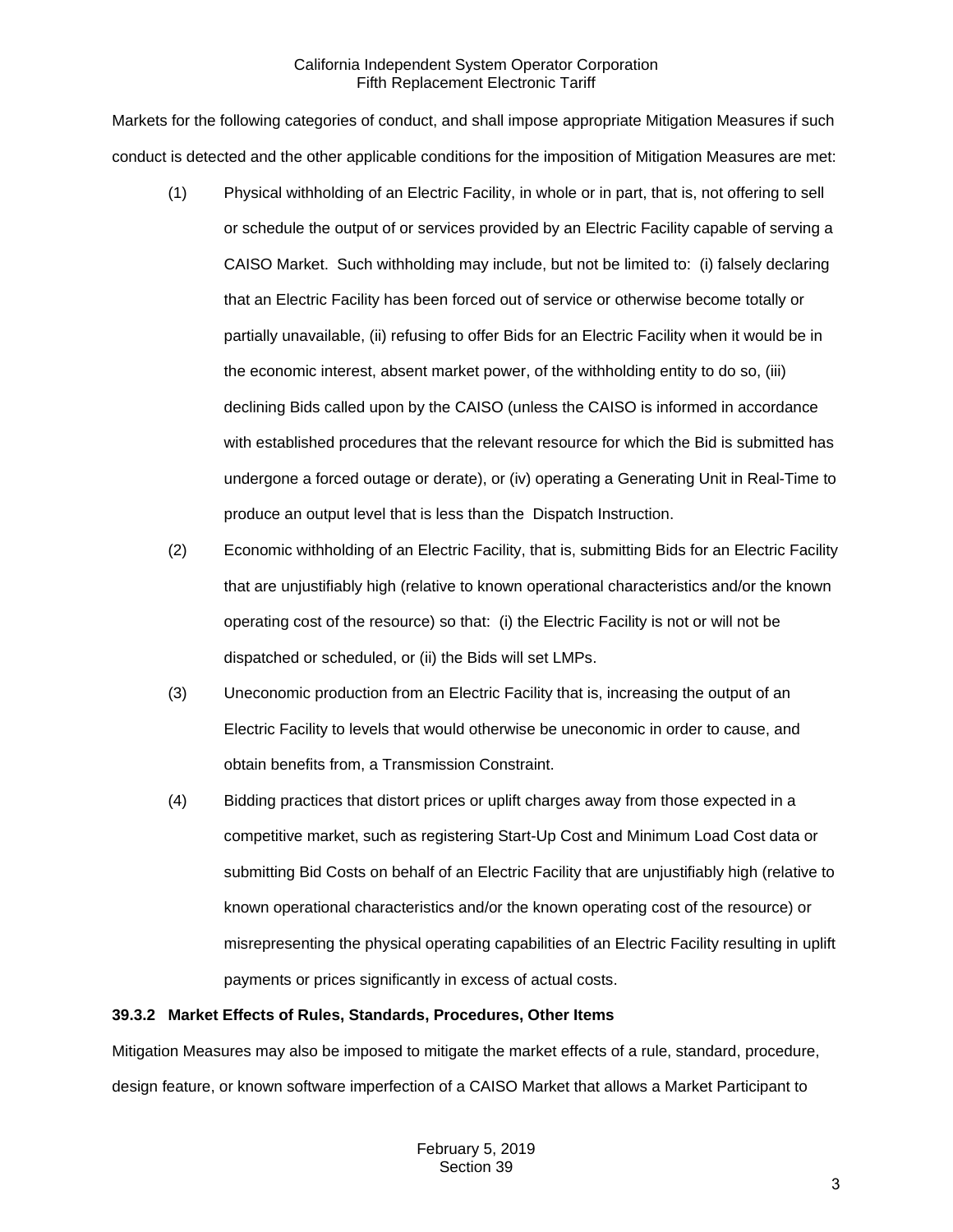manipulate market prices or otherwise impair the efficient operation of that market, pending the revision of such rule, standard, procedure design feature, or software defect to preclude such manipulation of prices or impairment of efficiency.

## <span id="page-3-0"></span>**39.3.3 Using Different Prices in Other Markets as Appropriate**

Taking advantage of opportunities to sell at a higher price or buy at a lower price in a market other than a CAISO Market shall not be deemed a form of withholding or otherwise inconsistent with competitive conduct.

## <span id="page-3-1"></span>**39.3.4 Foregoing Category List Subject to Amendment as Appropriate**

The CAISO shall monitor CAISO Markets for other categories of conduct, whether by a single firm or by multiple firms acting in concert, that have material effects on prices in a CAISO Market or other payments. The CAISO shall seek to amend the foregoing list as may be appropriate to include any such conduct that would substantially distort or impair the competitiveness of any of the CAISO Markets.

## <span id="page-3-2"></span>**39.4 Sanctions for Physical Withholding**

The CAISO may report a Market Participant the CAISO determines to have engaged in physical withholding, including providing the CAISO false information regarding derating or outage of an Electric Facility, to the Federal Energy Regulatory Commission in accordance with Section 9.3.10.5. In addition, a Market Participant that fails to operate a Generating Unit in conformance with CAISO Dispatch Instructions shall be subject to the penalties set forth in Section 11.23.

## <span id="page-3-3"></span>**39.5 FERC-Ordered Measures**

In addition to any mitigation measures specified above, the CAISO shall administer, and apply when appropriate in accordance with their terms, such other mitigation measures as it may be directed to implement by order of the FERC.

# <span id="page-3-4"></span>**39.6 Rules Limiting Certain Energy, AS, and RUC Bids**

## <span id="page-3-5"></span>**39.6.1 Maximum Bid Prices**

Notwithstanding any other provision of this CAISO Tariff, maximum Bid price provisions of Section 39 shall apply to limit, Energy Bids, RUC Availability Bids, and Ancillary Service Bids as specified below.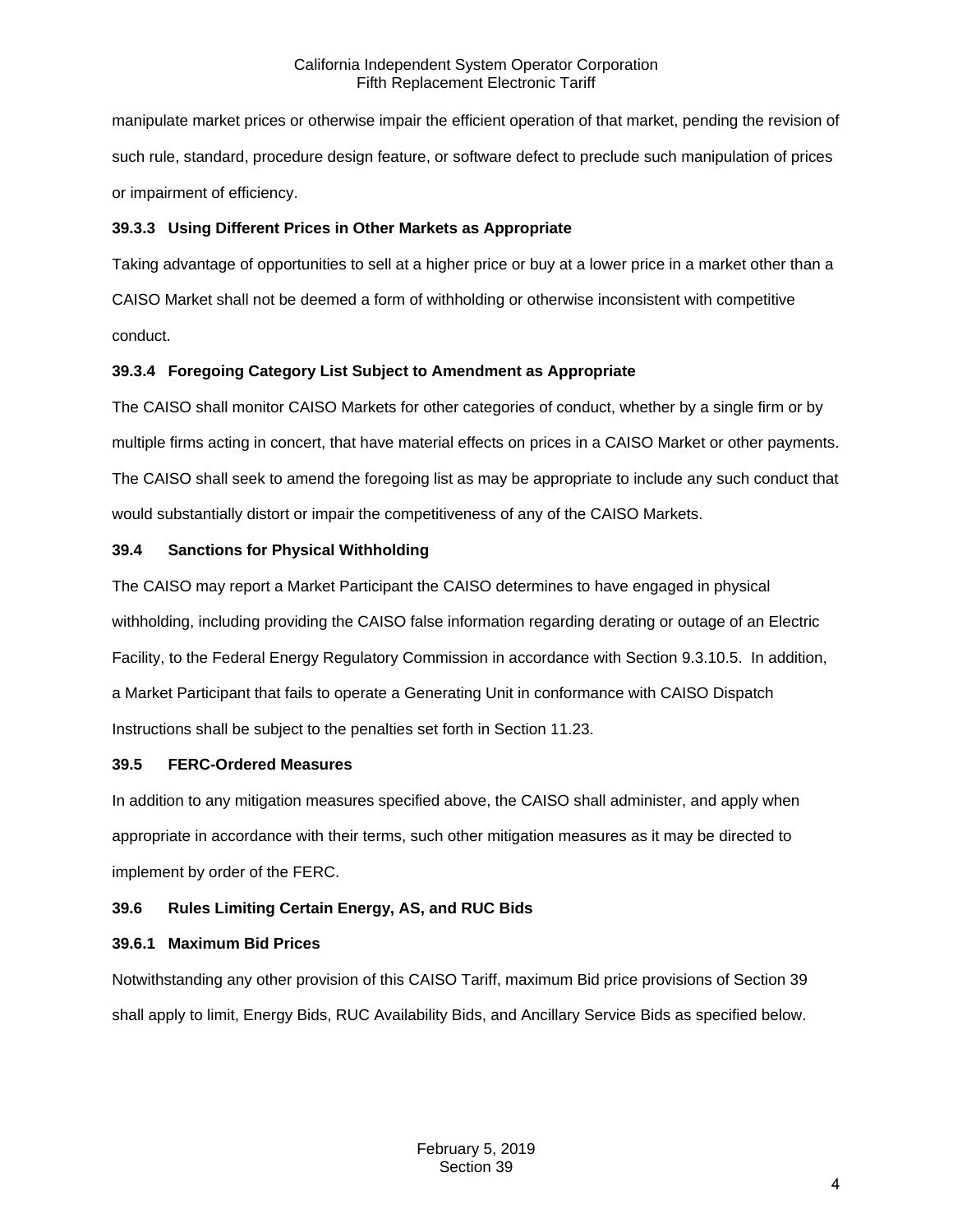# **39.6.1.1 Maximum Price for Energy Bids**

For the twelve (12) months following the effective date of this Section, the maximum Energy Bid prices shall be \$500/MWh. After the twelfth month following the effective date of this Section, the maximum Energy Bid price shall be \$750/MWh. After the twenty-fourth month following the effective date of this Section, the maximum Energy Bid price shall be \$1,000/MWh.

# **39.6.1.2 Maximum RUC Availability Bid Prices**

The maximum RUC Availability Bid price shall be \$250/MW/h.

# **39.6.1.3 Maximum Ancillary Services Bid Prices**

The maximum level for Ancillary Services Bid prices shall be \$250/MWh.

## **39.6.1.3.1 Maximum Regulation Mileage Bid Price**

The maximum Mileage Bid price shall be \$50.

## **39.6.1.4 Minimum Bid Price for Energy Bids**

The minimum Energy Bid price shall be negative \$150/MWh. These rules apply to all Energy Bids, including Virtual Bids.

## **39.6.1.5 Minimum Bid Price for Ancillary and RUC Bids**

Ancillary Service Bids and RUC Availability Bids submitted into CAISO markets must have Bid prices not less than \$0/MW/h.

# **39.6.1.5.1 Minimum Regulation Mileage Bid Prices**

Regulation Mileage Bids submitted into CAISO markets must have Bid prices not less than \$0.

# **39.6.1.6 Maximum Start-Up Cost and Minimum Load Cost Registered Cost Values**

The maximum Start-Up Cost and Minimum Load Cost values registered in the Master File by Scheduling Coordinators for capacity of non-Multi-Stage Generating Resources that are eligible and elect to use the Registered Cost methodology in accordance with Section 30.4 will be limited to 150 percent of the Projected Proxy Cost. The maximum Start-Up Cost and Minimum Load Cost values registered in the Master File by Scheduling Coordinators for capacity of Multi-Stage Generating Resources that are eligible and elect to use the Registered Cost methodology in accordance with Section 30.4 will be limited to 150 percent of the Projected Proxy Cost for each MSG Configuration of the resources. The Projected Proxy Cost for natural gas-fired resources will include a gas price component, a major maintenance expense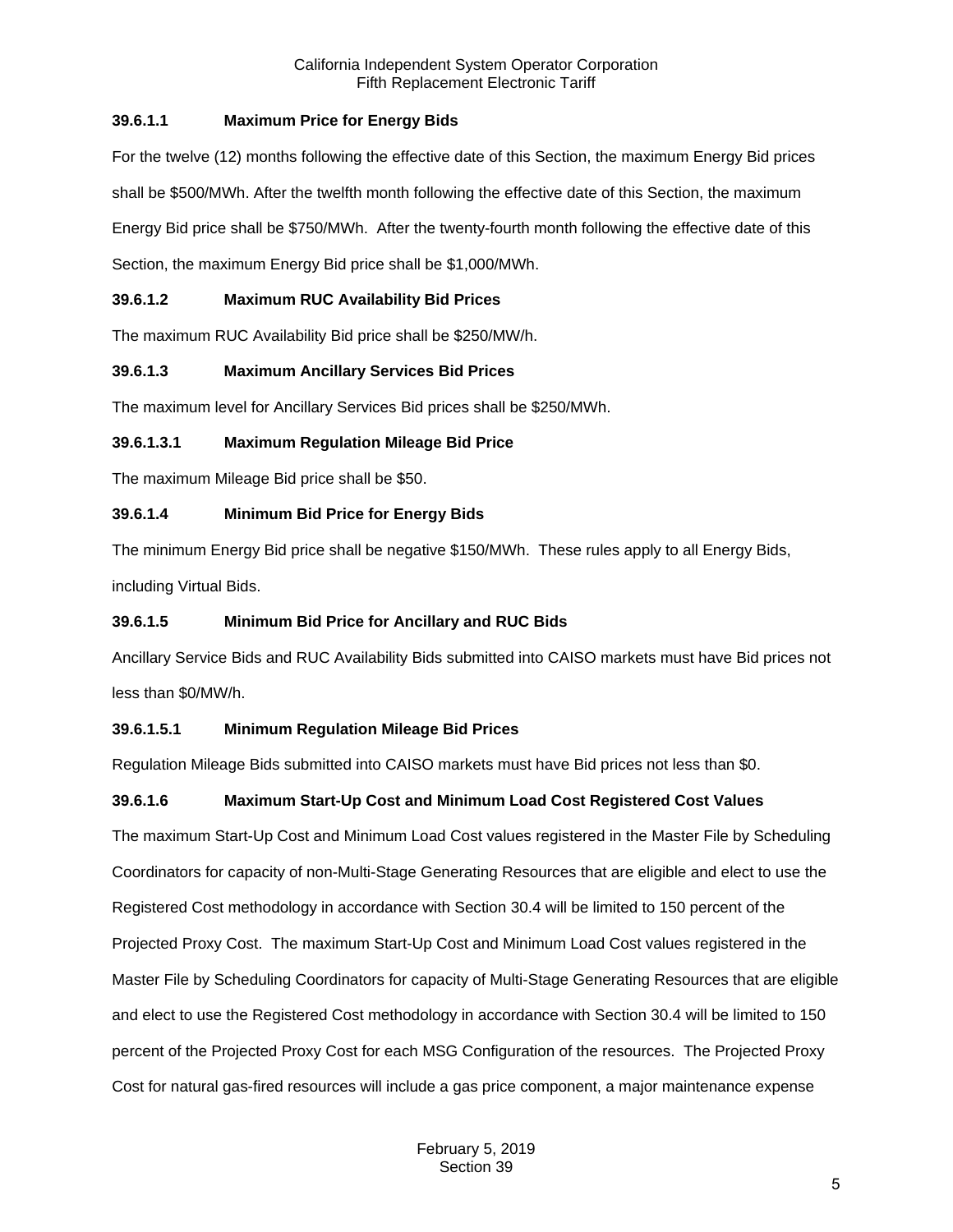component, if available, a volumetric Grid Management Charge component, and, if eligible, a projected Greenhouse Gas Allowance Price component calculated as set forth in this Section 39.6.1.6. The Projected Proxy Cost for non-natural gas-fired resources will be based on costs provided to the CAISO pursuant to Section 30.4.1.1.2, a major maintenance expense component, if available, a volumetric Grid Management Charge component, and, if eligible, a projected Greenhouse Gas Allowance Price component calculated as set forth in this Section 39.6.1.6.

## **39.6.1.6.1 Gas Price Component of Projected Proxy Cost**

For natural gas-fired resources, the CAISO will calculate a gas price to be used in establishing maximum Start-Up Costs and Minimum Load Costs after the twenty-first day of each month and post it on the CAISO Website by the end of each calendar month. The price will be applicable for Scheduling Coordinators for natural gas-fired Use-Limited Resources electing to use the Registered Cost methodology until a new gas price is calculated and posted on the CAISO Website. The gas price will be calculated as follows:

- (1) Daily closing prices for monthly natural gas futures contracts at Henry Hub for the next calendar month are averaged over the first twenty-one (21) days of the month, resulting in a single average for the next calendar month.
- (2) Daily prices for futures contracts for basis swaps at identified California delivery points, are averaged over the first twenty-one (21) days of the month for the identified California delivery points as set forth in the Business Practice Manual.
- (3) For each of the California delivery points, the average Henry Hub and basis swap prices are combined and will be used as the baseline gas price applicable for calculating the caps for Start-Up and Minimum Load Costs for Use-Limited Resources electing to use the Registered Cost methodology. The most geographically appropriate will apply to a particular resource.
- (4) The applicable intra-state gas transportation charge as set forth in the Business Practice Manual will be added to the baseline gas price for each Use-Limited Resource that elects to use the Registered Cost methodology to create a final gas price for calculating the caps for Start-Up and Minimum Load Costs for each such resource.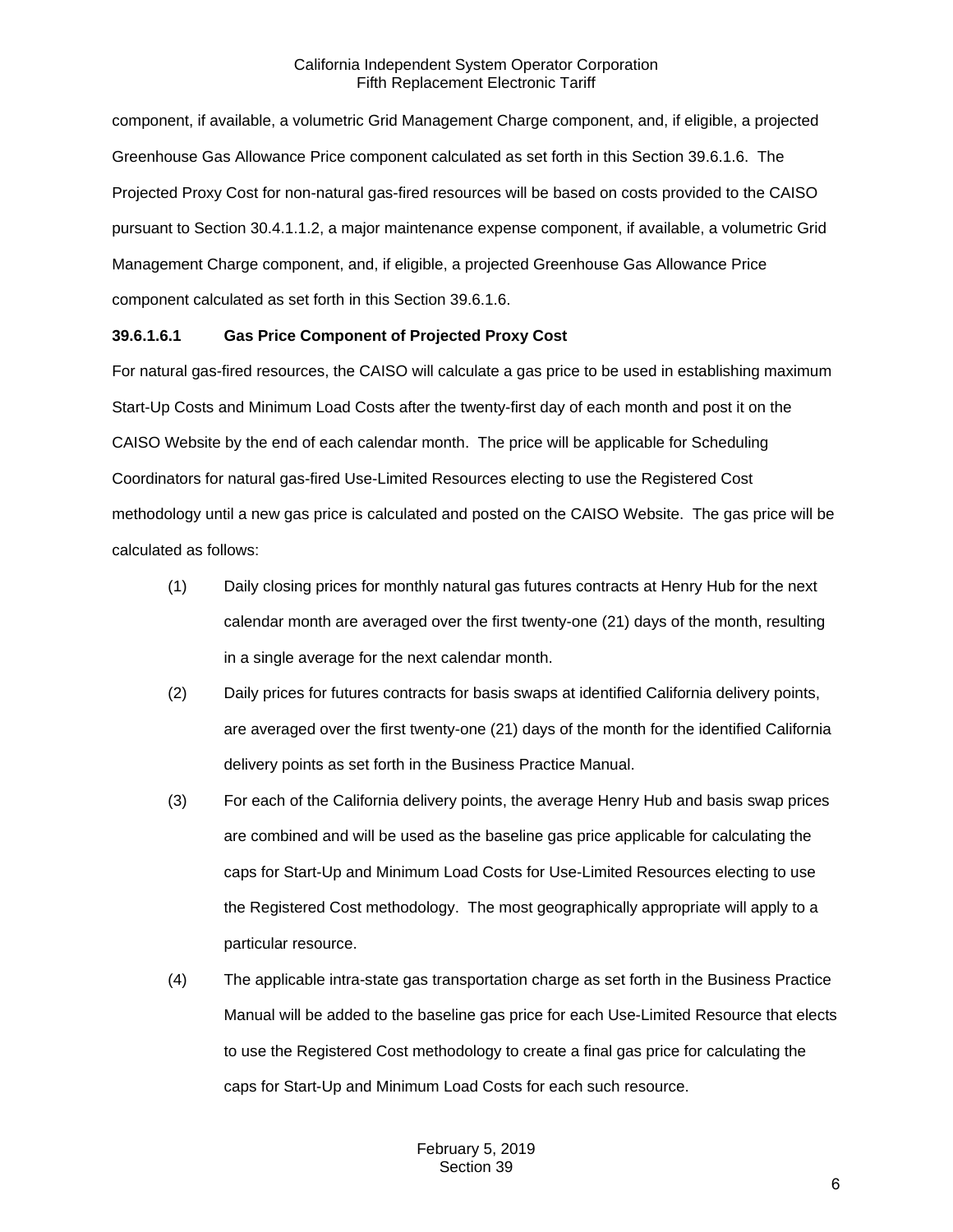For non-natural gas-fired resources, the Projected Proxy Costs for Start-Up Costs and Minimum Load Costs will be calculated using the information contained in the Master File used for calculating the Proxy Cost, as set forth in the Business Practice Manual.

## **39.6.1.6.2 Projected Greenhouse Gas Allowance Price**

For resources that are registered with the California Air Resources Board as having a greenhouse gas compliance obligation, the CAISO will calculate a projected Greenhouse Gas Allowance Price component to be used in establishing maximum Start-Up Costs and Minimum Load Costs after the twenty-first day of each month and will post it on the CAISO Website by the end of that month. The projected Greenhouse Gas Allowance Price component will be applicable for Scheduling Coordinators on behalf of eligible Use-Limited Resources electing to use the Registered Cost methodology until a new projected Greenhouse Gas Allowance Price component is calculated and posted on the CAISO Website. The projected Greenhouse Gas Allowance Price component will be calculated by averaging the applicable daily Greenhouse Gas Allowance Prices calculated over the first twenty (20) days of the month using the methodology set forth in Section 39.7.1.1.1.4.

## **39.6.1.6.3 Major Maintenance Expense Component**

The major maintenance expense component is determined based on the process set forth in Section 30.4.1.1.4.

## **39.6.1.6.4 Volumetric Grid Management Charge Component**

The volumetric Grid Management Charge component is set forth in Sections 39.7.1.1.1.1 and 39.7.1.1.1.2.

## **39.6.1.7 Maximum Transition Cost Values**

Scheduling Coordinators for capacity of Multi-Stage Generating Resources that are eligible and elect to use the Registered Cost methodology in accordance with Section 30.4 must register Transition Costs for each feasible transition between a lower MSG Configuration and a higher MSG Configuration, between zero and a maximum of 150 percent of the difference between the Projected Proxy Cost for the Start-Up Costs for the higher MSG Configuration, minus the Projected Proxy Cost for the Start-Up Costs for the lower MSG Configuration. If the result of this calculation is negative for any transition between two MSG Configurations, then the associated Transition Cost shall be zero.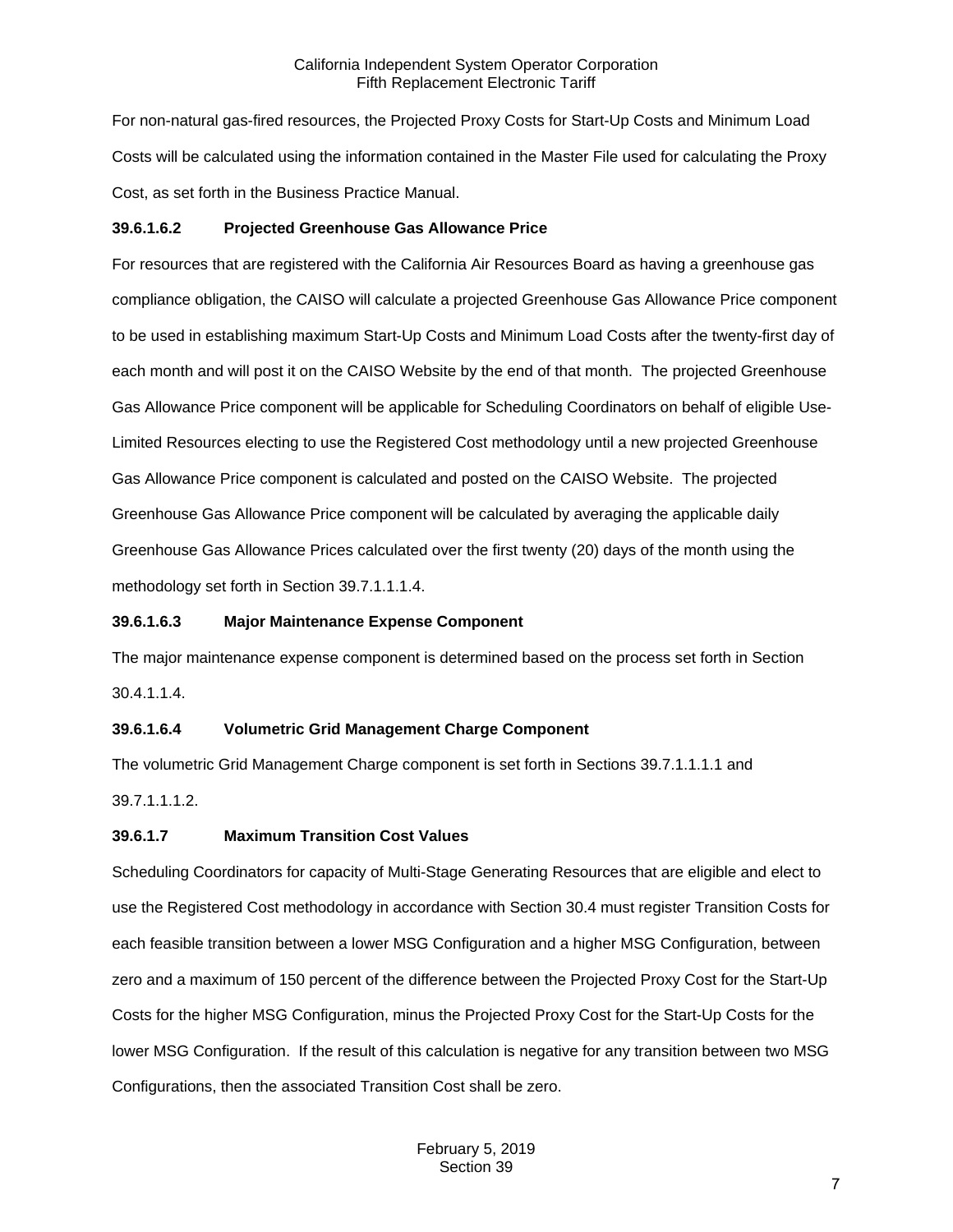## <span id="page-7-0"></span>**39.7 Local Market Power Mitigation for Energy Bids**

Local Market Power Mitigation is based on the assessment and designation of Transmission Constraints as competitive or non-competitive pursuant to Section 39.7.2. The local market power mitigation processes are described in Section 31.2 for the DAM and Sections 34.1.5 for the RTM.

## <span id="page-7-1"></span>**39.7.1 Calculation of Default Energy Bids**

Default Energy Bids shall be calculated by the CAISO, for the on-peak hours and off-peak hours for both the DAM and RTMs, pursuant to one of the methodologies described in this Section. The Scheduling Coordinator for each Generating Unit owner or Participating Load must rank order the following options of calculating the Default Energy Bid starting with its preferred method. The Scheduling Coordinator must provide the data necessary for determining the Variable Costs unless the Negotiated Rate Option precedes the Variable Cost Option in the rank order, in which case the Scheduling Coordinator must have a negotiated rate established with the Independent Entity charged with calculating the Default Energy Bid. If no rank order is specified for a Generating Unit or Participating Load, then the default rank order of (1) Variable Cost Option, (2) Negotiated Rate Option, (3) LMP Option will be applied. For the first ninety (90) days after changes to resource status and MSG Configurations as specified in Section 27.8.3, including the first ninety (90) days after the effective date of Section 27.8.3, the Default Energy Bid option for the resource is limited to the Negotiated Rate Option or the Variable Cost Option.

## **39.7.1.1 Variable Cost Option**

For natural gas-fueled units, the Variable Cost Option will calculate the Default Energy Bid by adding incremental cost (comprised of incremental fuel cost plus a volumetric Grid Management Charge adder plus a greenhouse gas cost adder if applicable) with variable operation and maintenance cost, adding ten percent (10%) to the sum, and adding a Bid Adder if applicable. For non-natural gas-fueled units, the Variable Cost Option will calculate the Default Energy Bid by summing incremental fuel cost plus ten percent (10%) of fuel cost plus a Bid Adder if applicable.

## **39.7.1.1.1 Incremental Cost Calculation Under the Variable Cost Option**

## **39.7.1.1.1.1 Natural Gas-Fired Resources**

(a) **Calculation of incremental fuel cost** - For natural gas-fueled units, incremental fuel cost is calculated based on an incremental heat rate curve multiplied by the natural gas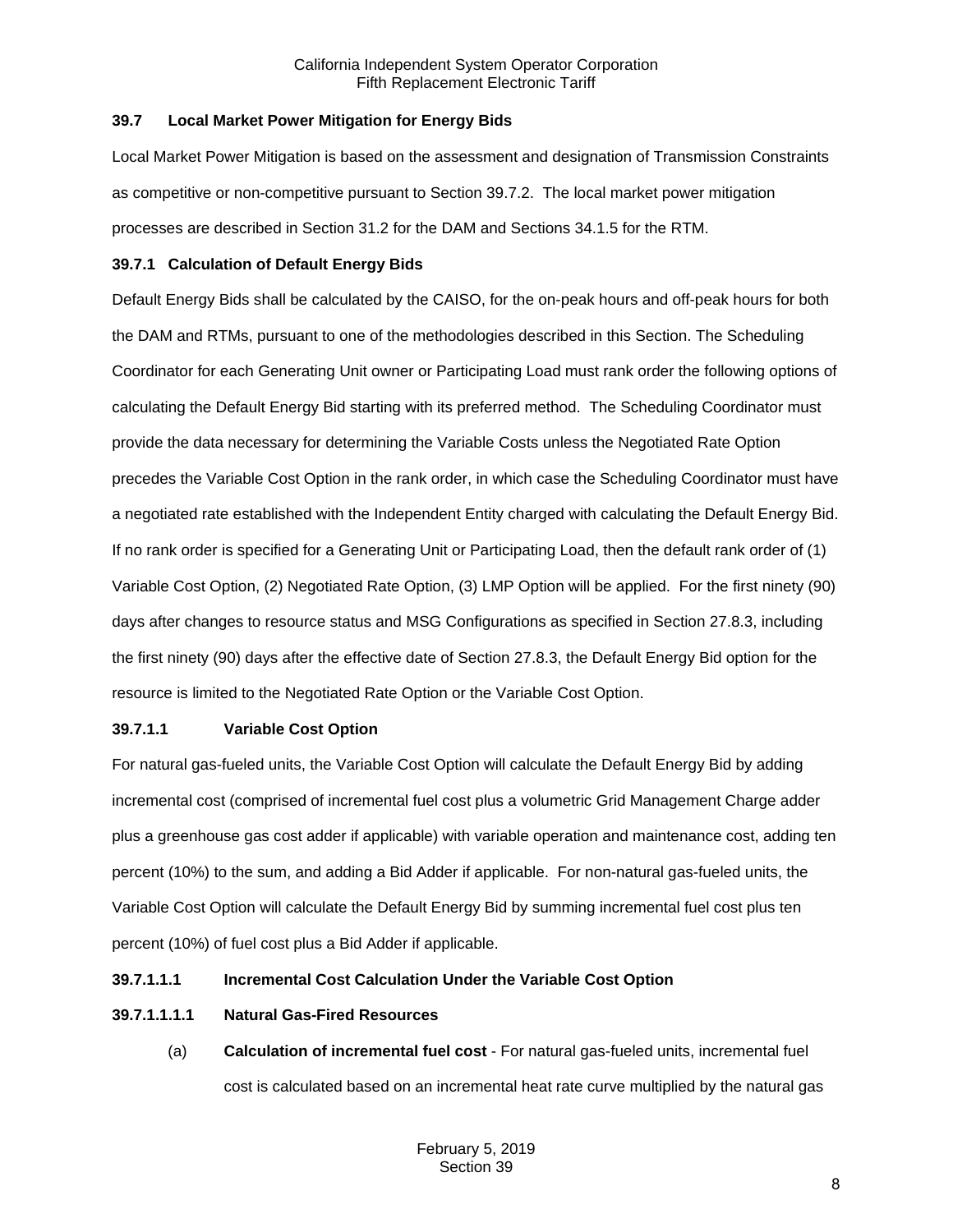price calculated as described below.

Resource owners shall submit to the CAISO average heat rates (Btu/kWh) measured for at least two (2) and up to eleven (11) generating operating points (MW), where the first and last operating points refer to the minimum and maximum operating levels (i.e., PMin and PMax), respectively. The average heat rate curve formed by the (Btu/kWh, MW) pairs is a piece-wise linear curve between operating points, and two (2) average heat rate pairs yield one (1) incremental heat rate segment that spans two (2) consecutive operating points. The incremental heat rates (Btu/kWh) in the incremental heat rate curve are calculated by converting the average heat rates submitted by resource owners to the CAISO to requirements of heat input (Btu/h) for each of the operating points and dividing the changes in requirements of heat input from one (1) operating point to the next by the changes in MW between two (2) consecutive operating points as specified in the Business Practice Manual. For each segment representing operating levels below eighty (80) percent of the unit's PMax, the incremental heat rate is limited to the maximum of the average heat rates for the two (2) operating points used to calculate the incremental heat rate segment.

The unit's final incremental fuel cost curve is calculated by multiplying this incremental heat rate curve by the applicable natural gas price, and then, if necessary, applying a leftto-right adjustment to ensure that the final incremental cost curve is monotonically nondecreasing. Heat rate and cost curves shall be stored, updated, and validated in the Master File.

(b) **Calculation of greenhouse gas cost adder** - For each natural gas-fired resource registered with the California Air Resources Board as having a greenhouse gas compliance obligation, the CAISO will calculate a greenhouse gas cost adder as the product of the resource's incremental heat rate, the greenhouse gas emissions rate authorized by the California Air Resources Board, and the applicable Greenhouse Gas Allowance Price.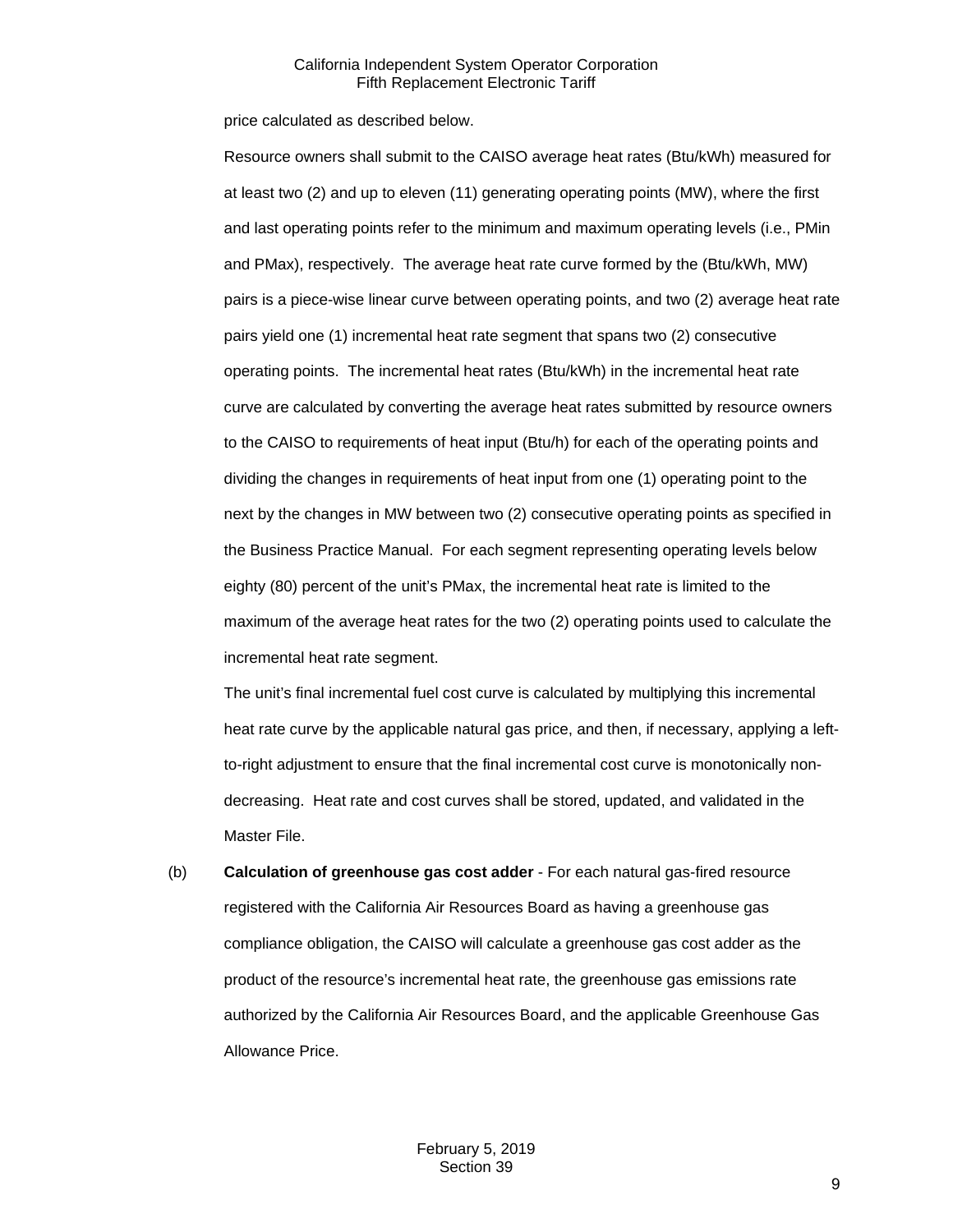(c) **Calculation of volumetric Grid Management Charge adder** - For each natural gasfired resource, the CAISO will include a volumetric Grid Management Charge adder that consists of: (i) the Market Services Charge; (ii) the System Operations Charge; and (iii) the Bid Segment Fee divided by the MW in the Bid segment.

### **39.7.1.1.1.2 Non-Natural Gas-Fired Resources**

For non-natural gas-fueled units, incremental fuel cost is calculated based on an average cost curve as described below.

Resource owners for non-natural gas-fueled units shall submit to the CAISO average fuel costs (\$/MW) measured for at least two (2) and up to eleven (11) generating operating points (MW), where the first and last operating points refer to the minimum and maximum operating levels (i.e., PMin and PMax), respectively. The average cost curve formed by the (\$/MWh, MW) pairs is a piece-wise linear curve between operating points, and two (2) average cost pairs yield one (1) incremental cost segment that spans two (2) consecutive operating points. For each segment representing operating levels below eighty (80) percent of the unit's PMax, the incremental cost rate is limited to the maximum of the average cost rates for the two (2) operating points used to calculate the incremental cost segment. The unit's final incremental fuel cost curve is then adjusted, if necessary, applying a left-to-right adjustment to ensure that the final incremental cost curve is monotonically non-decreasing. Cost curves will include: (i) greenhouse gas allowance costs for each non-natural gas-fired resource registered with the California Air Resources Board as having a greenhouse gas compliance obligation, as provided to the CAISO by the Scheduling Coordinator for the resource; and (ii) a volumetric Grid Management Charge adder that consists of: (i) the Market Services Charge; (ii) the System Operations Charge; and (iii) the Bid Segment Fee divided by the MW in the Bid segment. Cost curves shall be stored, updated, and validated in the Master File.

## **39.7.1.1.1.3 Calculation of Natural Gas Price**

(a) The CAISO will use different gas price indices for the Day-Ahead Market and the Real-Time Market. If a gas price index is unavailable for any reason, the CAISO will use the most recent available gas price index as set forth in Section 39.7.1.1.1.3(c).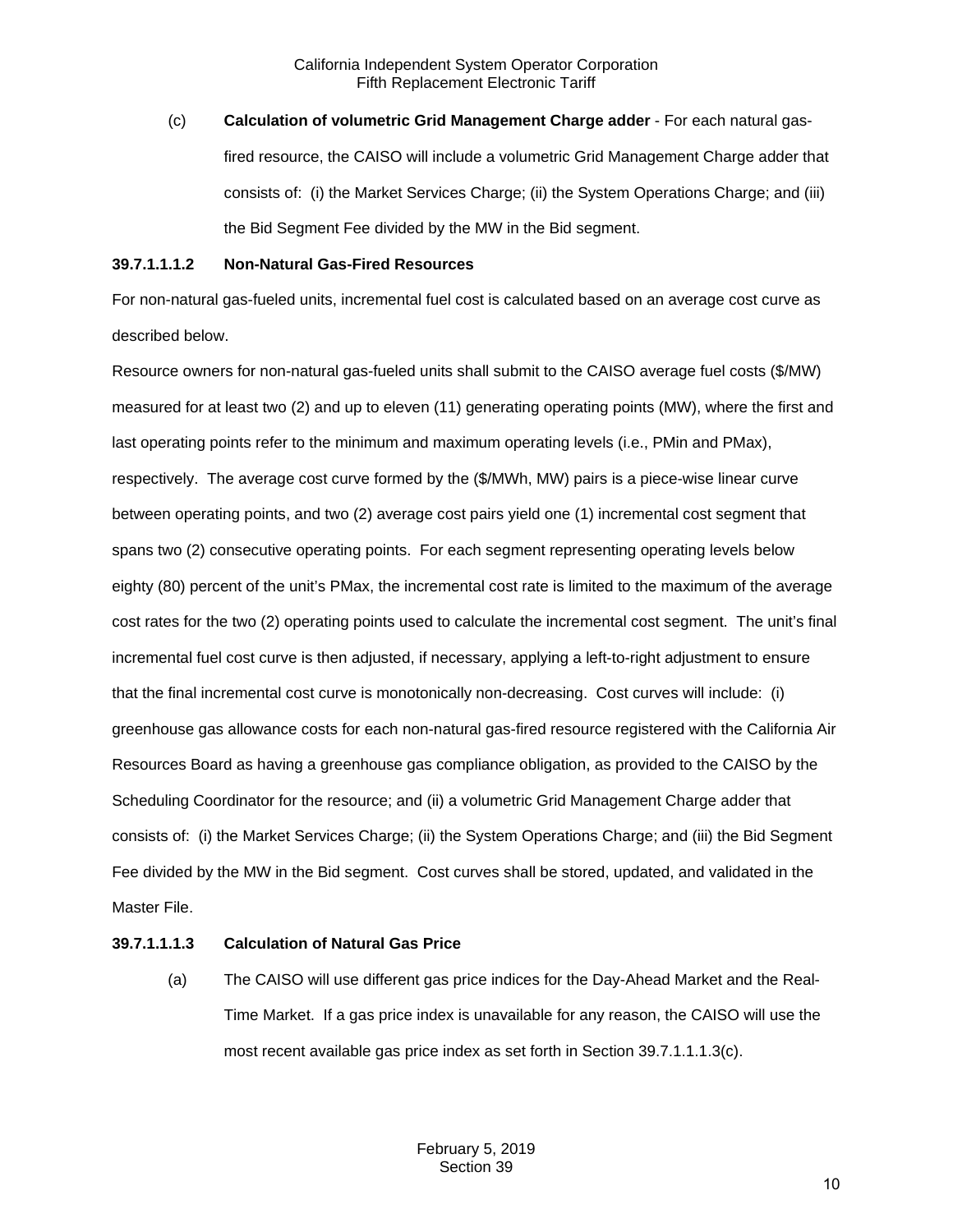- (b) For the Day-Ahead Market, the CAISO will use a gas price index based on natural gas prices reported by the Intercontinental Exchange one (1) day prior to the applicable Trading Day between 8:00 and 9:00 a.m. Pacific Time for natural gas deliveries on the Trading Day, which is a volume-weighted average price calculated by the Intercontinental Exchange based on trades transacted that day on the Intercontinental Exchange during its next-day trading window.
- (c) For the Real-Time Market, the CAISO will calculate a gas price index using at least two prices from two or more of the following publications: Natural Gas Intelligence, SNL Energy/BTU's Daily Gas Wire, Platt's Gas Daily, and the Intercontinental Exchange. The CAISO will update gas price indices for the Real-Time Market between the hours of 19:00 and 22:00 Pacific Time using natural gas prices published one (1) day prior to the applicable Trading Day for natural gas deliveries on the Trading Day, unless gas prices are not published on that day, in which case the CAISO will use the most recently published prices that are available.

#### **39.7.1.1.1.4 Calculation of Greenhouse Gas Allowance Price**

To calculate the Greenhouse Gas Allowance Price, the CAISO will average two prices from the following vendors: the Intercontinental Exchange and ARGUS. If a greenhouse gas price from a vendor is unavailable for any reason, the CAISO will use the most recent available greenhouse gas price from that vendor. If for any reason the CAISO cannot calculate a Greenhouse Gas Allowance Price, it will use the most recently calculated value. The CAISO will update the Greenhouse Gas Allowance Price by approximately 22:00 Pacific Time each day (T). The daily Greenhouse Gas Allowance Price will be used in the next day's Real-Time Market (T+1) and in the Day-Ahead Market for the following Trading Day (T+2). The CAISO will calculate each Greenhouse Gas Allowance Price during a year using prices for greenhouse gas allowances from that same year.

## **39.7.1.1.2 Variable Operation and Maintenance Cost Under the Variable Cost Option**

The default value for the variable operation and maintenance cost portion will vary by fuel source or technology as follows: (1) solar \$0.00/MWh; (2) nuclear \$1.00/MWh; (3) coal \$2.00/MWh; (4) wind \$2.00/MWh; (5) hydro \$2.50/MWh; (6) natural gas-fired combined cycle and steam units \$2.80/MWh; (7)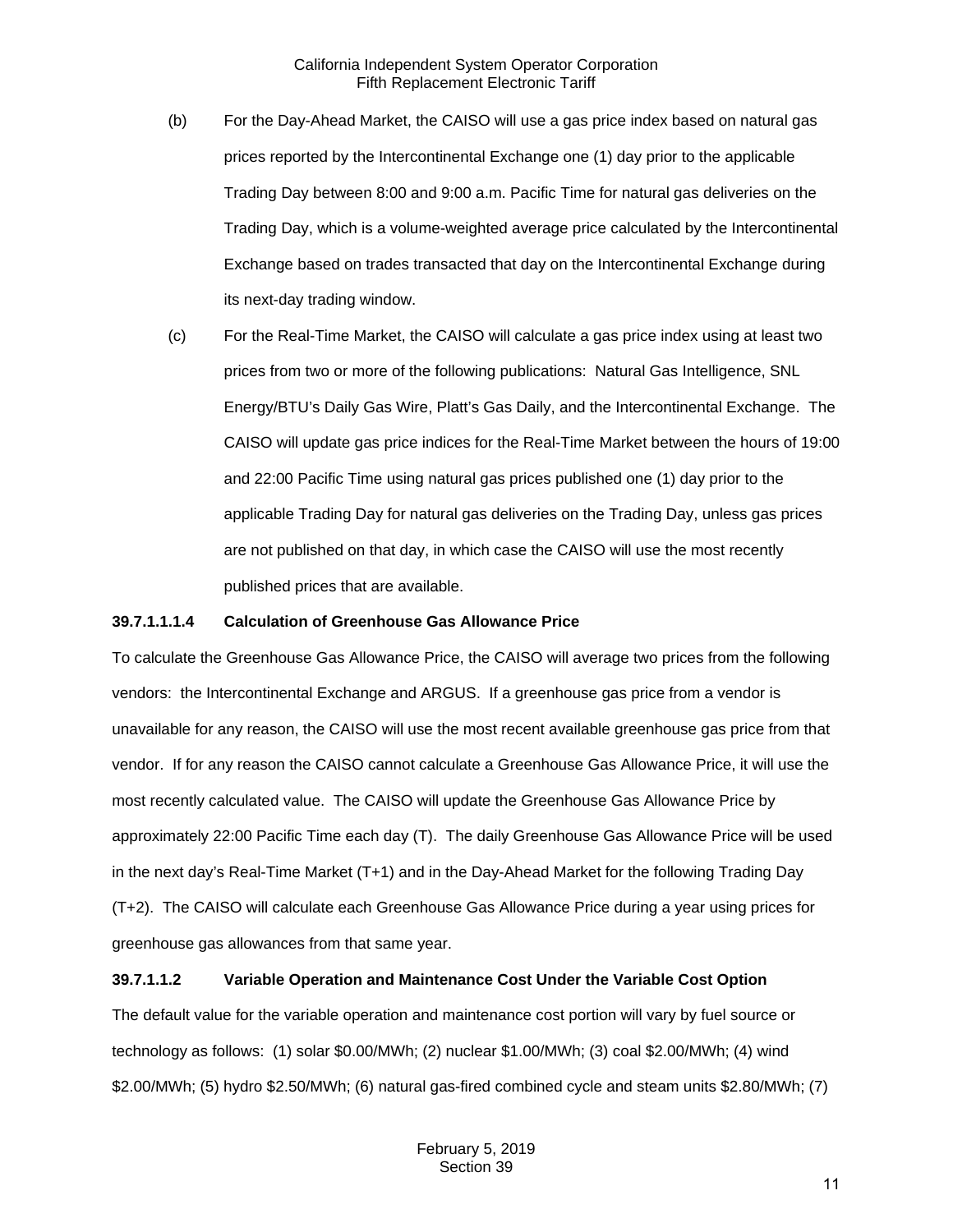geothermal \$3.00 WMh; (8) landfill gas \$4.00/MWh; (9) combustion turbines and reciprocating engines \$4.80/MWh; and (10) biomass \$5.00/MWh. Resource specific values may be negotiated with the CAISO or the Independent Entity charged with calculating the Default Energy Bid. Default operation and maintenance values as well as any negotiated values will also be used to calculate Minimum Load Costs pursuant to Section 30.4.

### **39.7.1.2 LMP Option**

The CAISO will calculate the LMP Option for the Default Energy Bid as a weighted average of the lowest quartile of LMPs at the Generating Unit PNode in periods when the unit was Dispatched during the preceding ninety (90) day period for which LMPs that have passed the price validation and correction process set forth in Section 35 are available. The weighted average will be calculated based on the quantities Dispatched within each segment of the Default Energy Bid curve. Each Bid segment created under the LMP Option for Default Energy Bids will be subject to a feasibility test, as set forth in a Business Practice Manual, to determine whether there are a sufficient number of data points to allow for the calculation of an LMP based Default Energy Bid. The feasibility test is designed to avoid excessive volatility of the Default Energy Bid under the LMP Option that could result when calculated based on a relatively small number of prices.

#### **39.7.1.3 Negotiated Rate Option**

#### **39.7.1.3.1 Submission Process**

Scheduling Coordinators that elect the Negotiated Rate Option for the Default Energy Bid shall submit a proposed Default Energy Bid along with supporting information and documentation as described in a BPM. Within ten (10) Business Days of receipt, the CAISO or an Independent Entity selected by the CAISO will provide a written response. If the CAISO or Independent Entity accepts the proposed Default Energy Bid, it will generally become effective within eleven (11) Business Days from the date of acceptance by the CAISO and remain in effect until: (1) the Default Energy Bid is modified by FERC; (2) the Default Energy Bid is modified by mutual agreement of the CAISO and the Scheduling Coordinator; or (3) the Default Energy Bid expires, is terminated or is modified pursuant to any agreed upon term or condition or pertinent FERC order.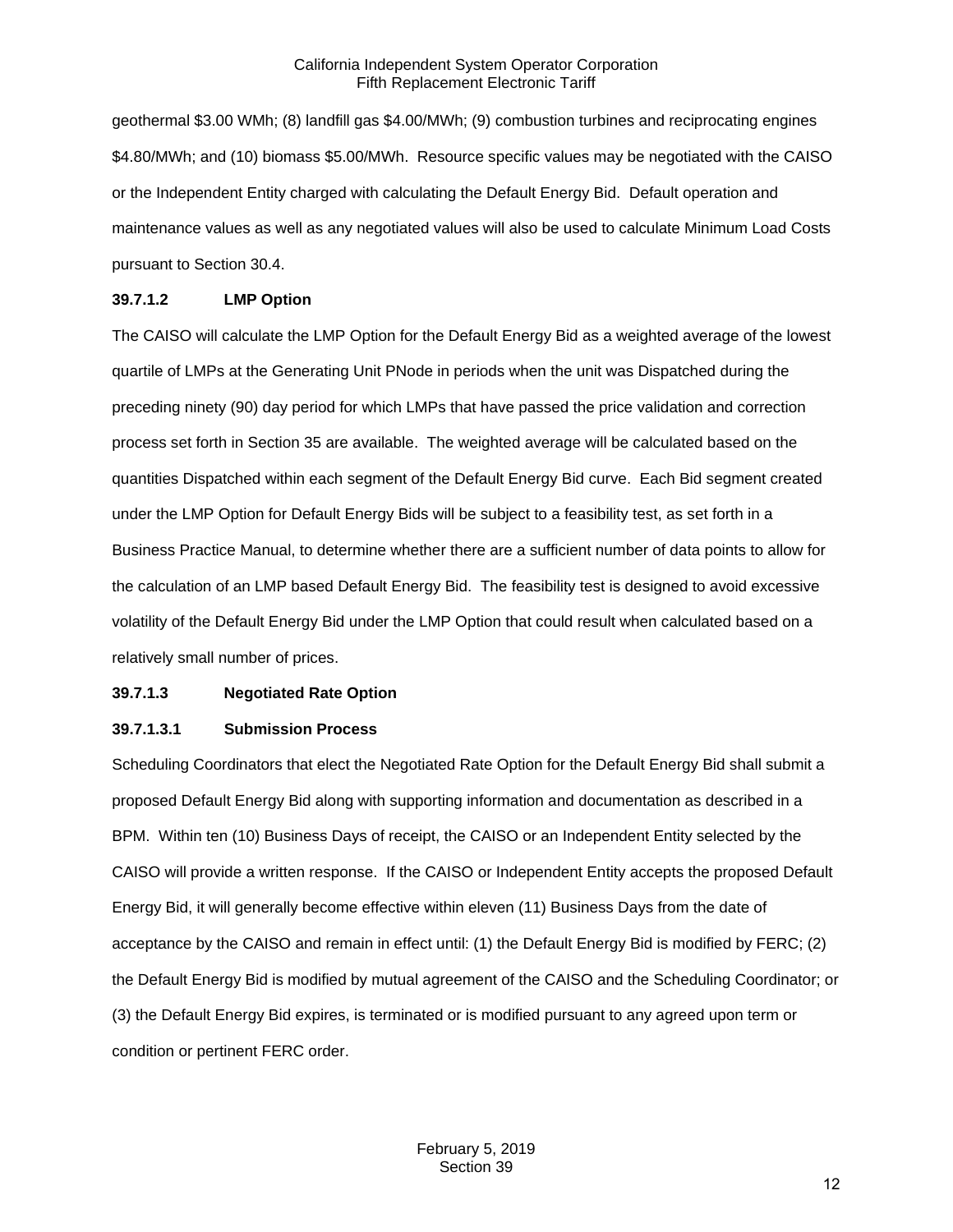If the CAISO or Independent Entity selected by the CAISO does not accept the proposed Default Energy Bid, the CAISO or Independent Entity selected by the CAISO and the Scheduling Coordinator shall enter a period of good faith negotiations that terminates sixty (60) days following the date of submission of a proposed Default Energy Bid by a Scheduling Coordinator. If at any time during this period, the CAISO or Independent Entity selected by the CAISO and the Scheduling Coordinator agree upon the Default Energy Bid, it will generally become effective within eleven (11) Business Days of the date of agreement and remain in effect until: (1) the Default Energy Bid is modified by FERC; (2) the Default Energy Bid is modified by mutual agreement of the CAISO and the Scheduling Coordinator; or (3) the Default Energy Bid expires, is terminated or is modified pursuant to any agreed upon term or condition or pertinent FERC order.

If by the end of the sixty (60)-day period the CAISO or Independent Entity selected by the CAISO and the Scheduling Coordinator fail to agree on the Default Energy Bid to be used under the Negotiated Rate Option, the Scheduling Coordinator has the right to file a proposed Default Energy Bid with FERC pursuant to Section 205 of the Federal Power Act.

During the sixty (60)-day period following the submission of a proposed negotiated Default Energy Bid by a Scheduling Coordinator, and pending FERC's acceptance in cases where the CAISO or Independent Entity selected by the CAISO fail to agree on the Default Energy Bid for use under the Negotiated Rate Option and the Scheduling Coordinator filed a proposed Default Energy Bid with FERC pursuant to Section 205 of the Federal Power Act, the Scheduling Coordinator has the option of electing to use any of the other options available pursuant to Section 39.7. If the Scheduling Coordinator does not elect to use any of the other options available pursuant to Section 39.7, or if sufficient data do not exist to calculate a Default Energy Bid using any of these options, the CAISO may establish a temporary Default Energy Bid as specified in Section 39.7.1.5.

#### **39.7.1.3.2 Informational Filings with FERC**

The CAISO shall make an informational filing with FERC of any adders or interim adders for major maintenance expenses determined pursuant to Sections 30.4.1.1.1, 30.4.1.1.2, and 30.4.1.1.4, any Default Energy Bids negotiated pursuant to this section, any temporary Default Energy Bids established pursuant to Section 39.7.1.5, or any custom operations and maintenance adders negotiated pursuant to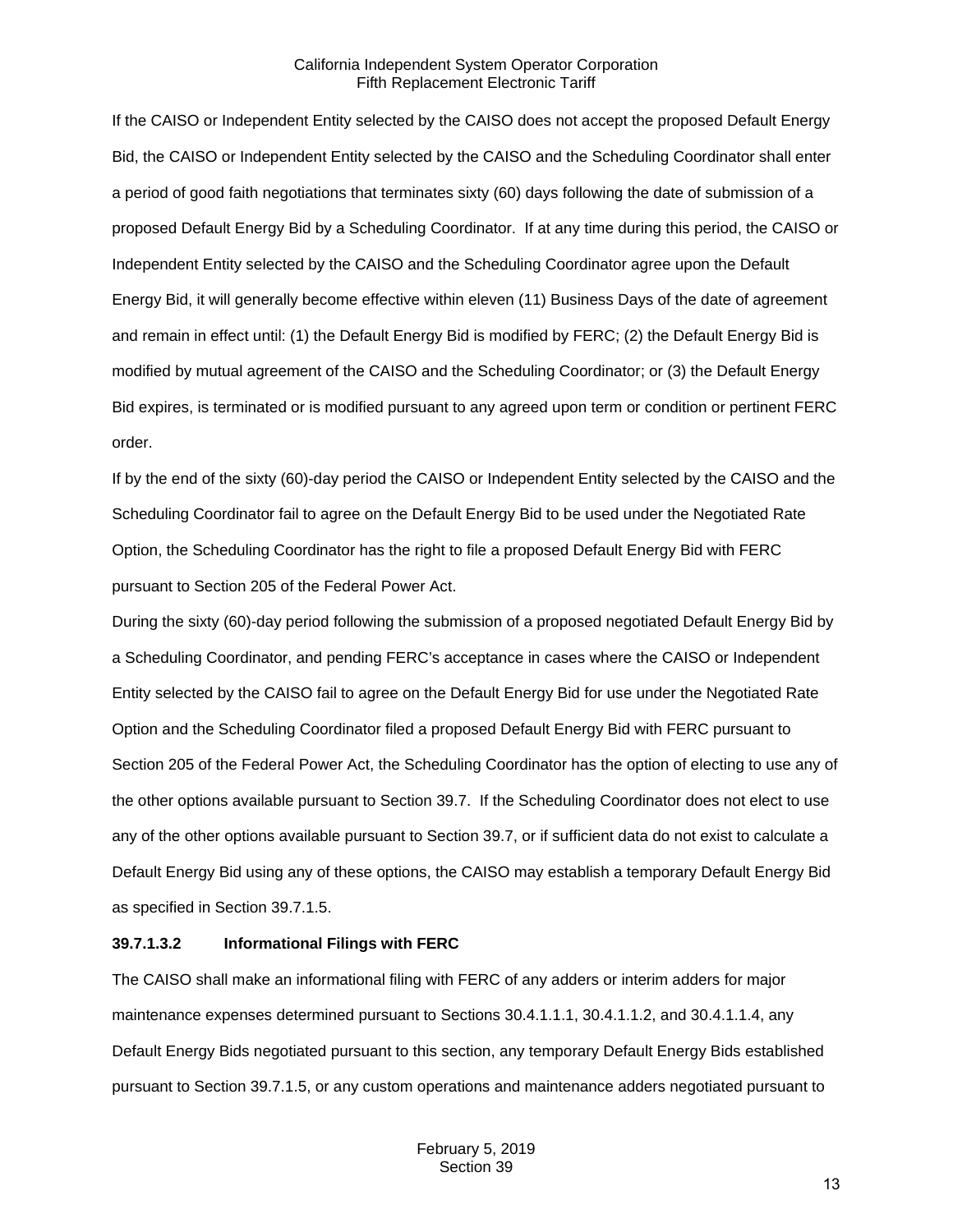Section 39.7.1.1.2, no later than seven (7) days after the end of the month in which the Default Energy or operations and maintenance values were established.

### **39.7.1.4 Frequently Mitigated Unit Option**

A Frequently Mitigated Unit that is eligible for a Bid Adder may select a fourth Default Energy Bid option, which is equal to the Variable Cost Option plus the Bid Adder as described in Section 39.7.

## **39.7.1.5 Temporary Default Energy Bid**

If the Scheduling Coordinator does not elect to use any of the other options available pursuant to Section 39.7.1, or if sufficient data do not exist to calculate a Default Energy Bid using any of the available options, the CAISO will first seek to obtain from the Scheduling Coordinator any additional data required for calculating the Default Energy Bid options available pursuant to 39.7.1. If the provision of additional data by a Scheduling Coordinator results in additional or modified Default Energy Bid options pursuant to 39.7.1, the Scheduling Coordinator will have another opportunity to elect one of these options as its temporary Default Energy Bid. If the Scheduling Coordinator does not elect to use any of the options available pursuant to Section 39.7.1, or if sufficient data still do not exist to calculate a Default Energy Bid using any of the available options, the CAISO may establish a temporary Default Energy Bid based on one or more of the following: (1) operating cost data, opportunity cost, and other appropriate input from the Market Participant; (2) the CAISO's estimated operating costs of the Electric Facility, taking the best information available to the CAISO; (3) an appropriate average of competitive Bids of one or more similar Electric Facilities; or (4) any of the other options for determining a Default Energy Bid for which data are available.

#### **39.7.1.6 Default Energy Bids for RMR Units**

The available capacity in excess of the Maximum Net Dependable Capacity (MNDC) specified in the RMR Contract up to the maximum generation capacity (PMax) is subject to Local Market Power Mitigation. The Scheduling Coordinator for the RMR Unit must rank order its preferences between the Variable Cost Option, the LMP Option, and the Negotiated Rate Option, which shall be the default rank order if no rank order is specified by the Scheduling Coordinator. These preferences will be used to determine the Default Energy Bids for the capacity between the MNDC and PMax. RMR Proxy Bids for RMR Units based on contractually specified costs are used in lieu of Default Energy Bids for the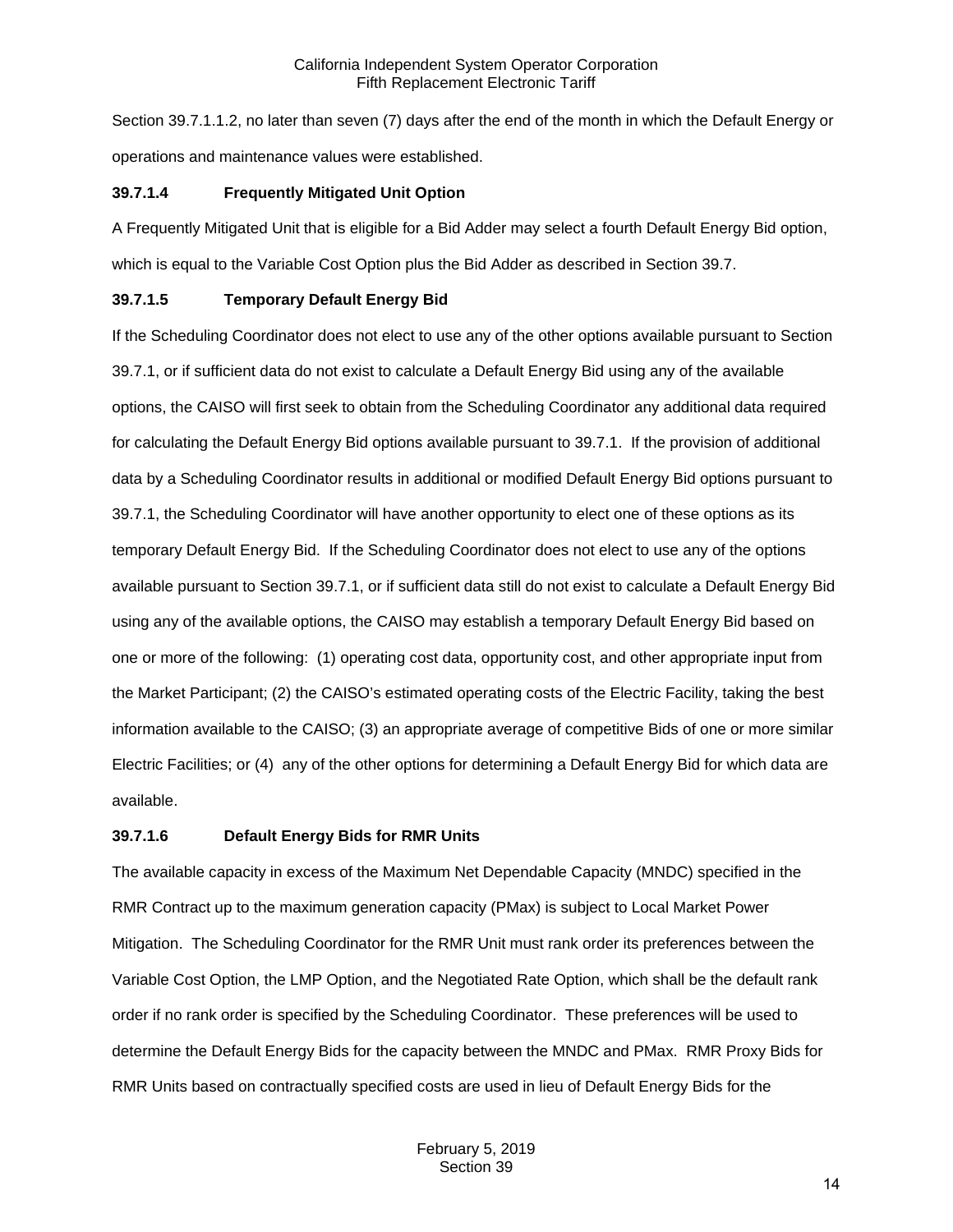contractual RMR Unit capacity between the minimum generating capacity (PMin) and the MNDC. The CAISO or Independent Entity will concatenate these two calculation methodologies (for calculating RMR Proxy Bids and Default Energy Bids for RMR Units) and will adjust them for monotonicity without lowering any price on either curve to create a single Energy Bid Curve to be used in the MPM processes as described in Sections 31 and 33 for the DAM and RTM, respectively. RMR Units are not eligible to receive a Bid Adder pursuant to Section 39.8 for contractual RMR Unit capacity between PMin and MNDC.

## **39.7.1.7 Filings with FERC to Recover Actual Marginal Fuel Procurement Costs**

A Scheduling Coordinator for a resource subject to any of the Default Energy Bid Options in Section 39.7.1 may seek to recover actual marginal fuel procurement costs pursuant to a filing with FERC in accordance with Section 30.12.

## <span id="page-14-0"></span>**39.7.2 Competitive Path Designation**

## **39.7.2.1 Timing of Assessments**

For the DAM and RTM, the CAISO will make assessments and designations of whether Transmission Constraints are competitive or non-competitive as part of the MPM runs associated with the DAM and RTM, respectively. Only binding Transmission Constraints determined by the MPM process will be assessed in the applicable market.

## **39.7.2.2 Criteria**

- (A) Notwithstanding the provisions in Section 39.7.2.2(B), when the CAISO enforces the natural gas constraint pursuant to Section 27.11, the CAISO may deem selected internal constraints to be non-competitive for specific days or hours based on its determination that actual electric supply conditions may be non-competitive due to anticipated electric supply conditions in the Southern California Gas Company and San Diego Gas & Electric Company gas regions.
- (B) Subject to Section 39.7.3, for the DAM and RTM, a Transmission Constraint will be noncompetitive only if the Transmission Constraint fails the dynamic competitive path assessment pursuant to this Section 39.7.2.2.
	- (a) Transmission Constraints for the DAM As part of the MPM process associated with the DAM, the CAISO will designate a Transmission Constraint for the DAM as non-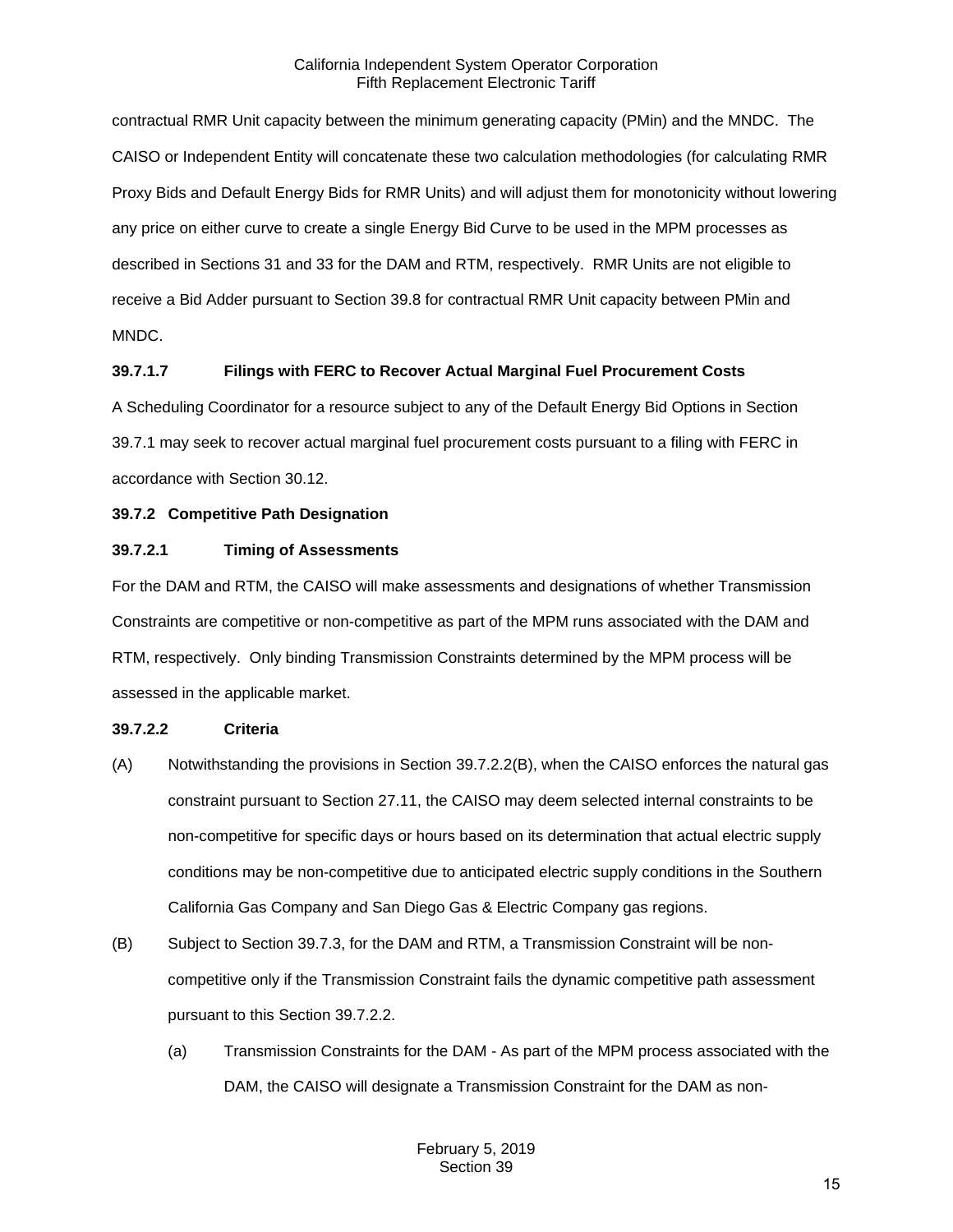competitive when the fringe supply of counter-flow to the Transmission Constraint from all portfolios of suppliers that are not identified as potentially pivotal is less than the demand for counter-flow to the Transmission Constraint. For purposes of determining whether to designate a Transmission Constraint as non-competitive pursuant to this Section 39.7.2.2(a):

- (i) Counter-flow to the Transmission Constraint means the delivery of Power from a resource to the system load distributed reference bus. If counter-flow to the Transmission Constraint is in the direction opposite to the market flow of Power to the Transmission Constraint, the counter-flow to the Transmission Constraint is calculated as the shift factor multiplied by the resource's scheduled Power. Otherwise, counter-flow to the Transmission Constraint is zero.
- (ii) Fringe supply of counter-flow to the Transmission Constraint means all available capacity from internal resources not controlled by the identified potentially pivotal suppliers and all internal Virtual Supply Awards not controlled by the identified potentially pivotal suppliers that provide counter-flow to the Transmission Constraint. Available capacity reflects the highest capacity of a resource's Energy Bid adjusted for Self-Provided Ancillary Services and derates.
- (iii) Demand for counter-flow to the Transmission Constraint means all internal dispatched Supply and Virtual Supply Awards that provide counter-flow to the Transmission Constraint.
- (iv) Potentially pivotal suppliers mean the three (3) portfolios of net sellers that control the largest quantity of counter-flow supply to the Transmission Constraint.
- (v) Portfolio means the effective available internal generation capacity under the control of the Scheduling Coordinator and/or Affiliate determined pursuant to Section 4.5.1.1.12 and all effective internal Virtual Supply Awards of the Scheduling Coordinator and/or Affiliate. Effectiveness in supplying counter-flow is determined by scaling generation capacity and/or Virtual Supply Awards by the shift factor from that location to the Transmission Constraint being tested.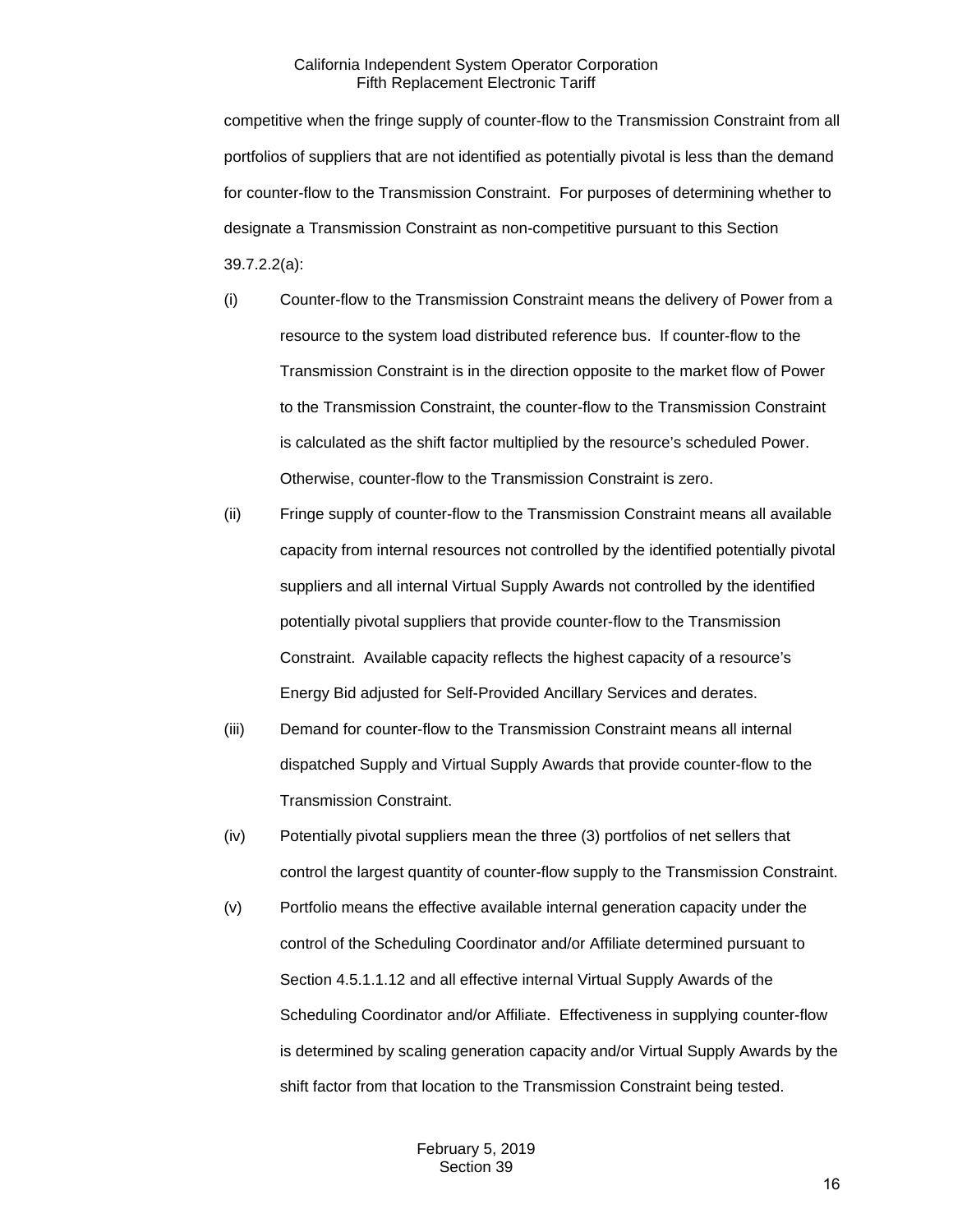- (vi) A portfolio of a net seller means any portfolio that is not a portfolio of a net buyer. A portfolio of a net buyer means a portfolio for which the average daily net value of Measured Demand minus Supply over a twelve (12) month period is positive. The average daily net value is determined for each portfolio by subtracting, for each Trading Day, Supply from Measured Demand and then averaging the daily value for all Trading Days over the twelve (12) month period. The CAISO will calculate whether portfolios are portfolios of net buyers in the third month of each calendar quarter and the calculations will go into effect at the start of the next calendar quarter. The twelve (12) month period used in this calculation will be the most recent twelve (12) month period for which data is available. The specific mathematical formula used to perform this calculation will be set forth in a Business Practice Manual. Market Participants without physical resources will be deemed to be net sellers for purposes of this Section 39.7.2.2(a)(vi).
- (vii) In determining which Scheduling Coordinators and/or Affiliates control the resources in the three (3) identified portfolios, the CAISO will include resources and Virtual Supply Awards directly associated with all Scheduling Coordinator ID Codes associated with the Scheduling Coordinators and/or Affiliates, as well as all resources that the Scheduling Coordinators and/or Affiliates control pursuant to Resource Control Agreements registered with the CAISO as set forth Section 4.5.1.1.13. Resources identified pursuant to Resource Control Agreements will only be assigned to the portfolio of the Scheduling Coordinator that has control of the resource or whose Affiliate has control of the resource pursuant to the Resource Control Agreements.
- (b) Transmission Constraints for the RTM As part of the MPM processes associated with the RTM, the CAISO will designate a Transmission Constraint for the RTM as noncompetitive when the sum of the supply of counter-flow from all portfolios of potentially pivotal suppliers to the Transmission Constraint and the fringe supply of counter-flow to the Transmission Constraint from all portfolios of suppliers that are not identified as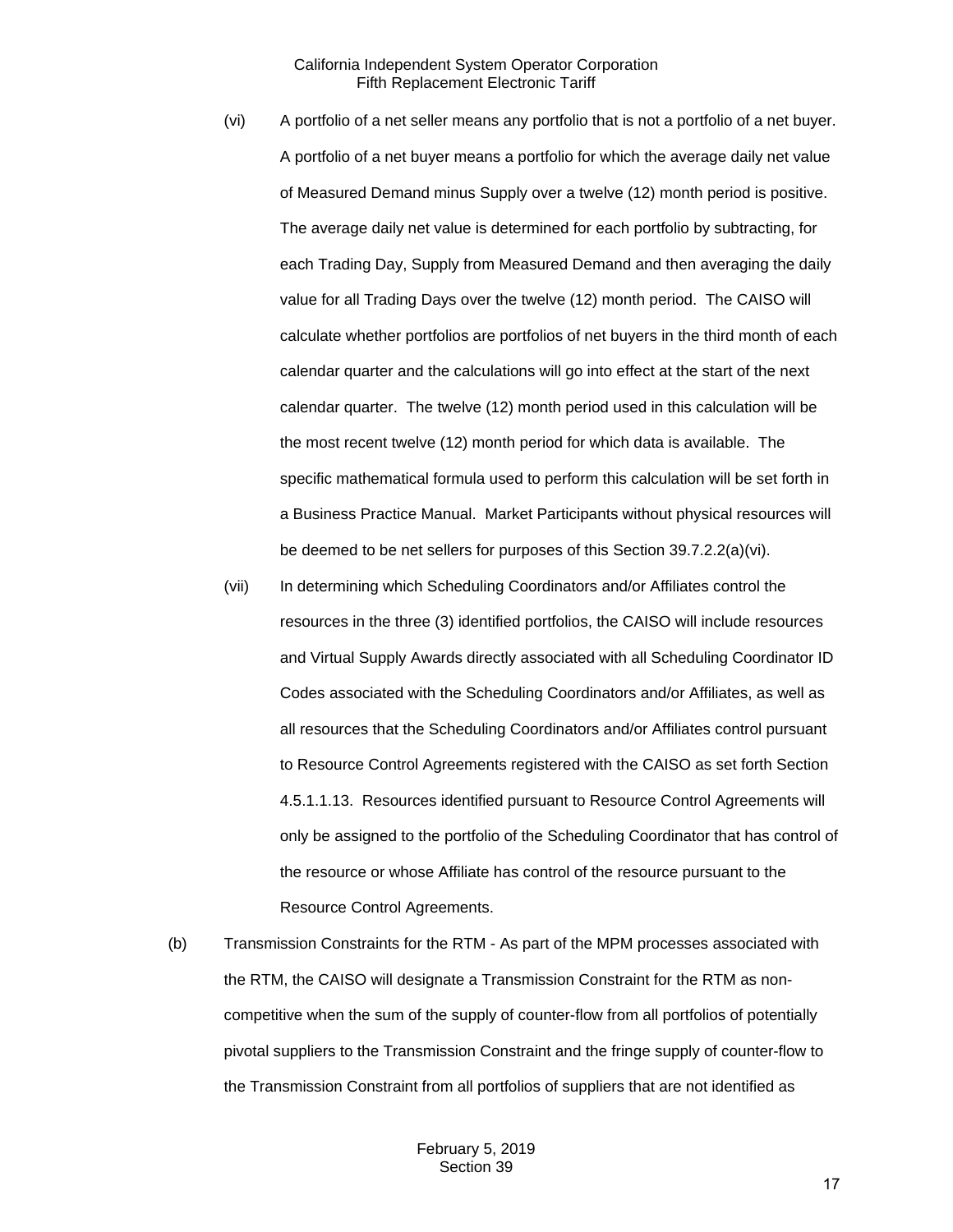potentially pivotal is less than the demand for counter-flow to the Transmission Constraint. For purposes of determining whether to designate a Transmission Constraint as non-competitive pursuant to this Section 39.7.2.2(b):

- (i) Counter-flow to the Transmission Constraint has the meaning set forth in Section 39.7.2.2(a)(i).
- (ii) Supply of counter-flow from all portfolios of potentially pivotal suppliers to the Transmission Constraint means the minimum available capacity from internal resources controlled by the identified potentially pivotal suppliers that provide counter-flow to the Transmission Constraint. The minimum available capacity for the current market interval will reflect the greatest amount of capacity that can be physically withheld. The minimum available capacity is the lowest output level the resource could achieve in the current market interval given its dispatch in the last market interval and limiting factors including Minimum Load, Ramp Rate, Self-Provided Ancillary Services, Ancillary Service Awards (in the Real-Time Market only), and derates.
- (iii) Potentially pivotal suppliers mean the three (3) portfolios of net sellers that control the largest quantity of counter-flow supply to the Transmission Constraint that can be withheld. Counter-flow supply to the Transmission Constraint that can be withheld reflects the difference between the highest capacity and the lowest capacity of a resource's Energy Bid (not taking into account the Ramp Rate of the resource), measured from the Dispatch Operating Point for the resource in the immediately preceding fifteen (15) minute FMM interval or the preceding five (5) minute RTD interval, as applicable (taking into account the Ramp Rate of the resource), adjusted for Self-Provided Ancillary Services and derates in determining whether to designate a Transmission Constraint as noncompetitive for the RTM, or adjusted for Ancillary Service Awards and derates in determining whether to designate a Transmission Constraint as non-competitive for the RTM. In determining whether to designate a Transmission Constraint as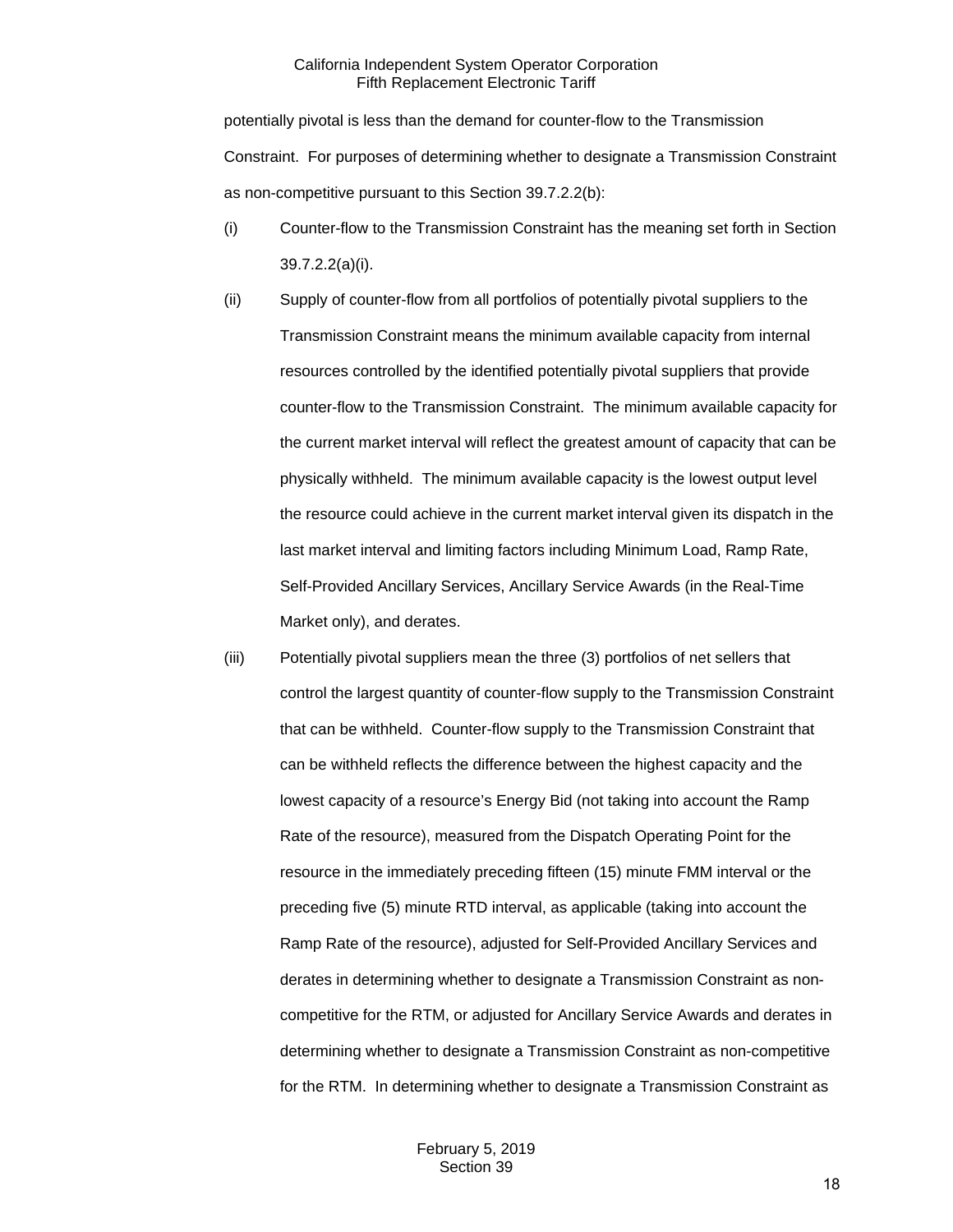non-competitive for the RTM, counter-flow supply to the Transmission Constraint that can be withheld also reflects the PMin of each Short Start Unit with a Start-Up Time of sixty (60) minutes or less that was off-line in the immediately preceding fifteen (15) minute interval of the FMM. In determining whether to designate a Transmission Constraint as non-competitive for the FMM, counterflow supply to the Transmission Constraint that can be withheld also reflects the PMin of each Short Start Unit with a Start-Up Time of fifteen (15) minutes or less that was off-line in the immediately preceding fifteen (15) minute interval.

- (iv) Portfolio means the effective available internal generation capacity under the control of the Scheduling Coordinator and/or Affiliate determined pursuant to Sections 4.5.1.1.12 and 39.7.2.2(a)(vii). Effectiveness in supplying counter-flow is determined by scaling generation capacity by the shift factor from that location to the Transmission Constraint being tested.
- (v) A portfolio of a net seller has the meaning set forth in Section 39.7.2.2(a)(vi).
- (vi) Fringe supply of counter-flow to the Transmission Constraint means all available capacity from internal resources not controlled by the identified potentially pivotal suppliers that provide counter-flow to the Transmission Constraint. Available capacity reflects the highest capacity of a resource's Energy Bid (not taking into account the Ramp Rate of the resource), measured from the Dispatch Operating Point for the resource in the immediately preceding fifteen (15) minute interval of the FMM or five (5) minute interval of the RTD, as applicable (taking into account the Ramp Rate of the resource), adjusted for Self-Provided Ancillary Services and derates in determining whether to designate a Transmission Constraint as non-competitive for the RTM, or adjusted for Ancillary Service Awards and derates in determining whether to designate a Transmission Constraint as noncompetitive for the RTM.
- (vii) Demand for counter-flow to the Transmission Constraint means all internal dispatched Supply that provides counter-flow to the Transmission Constraint.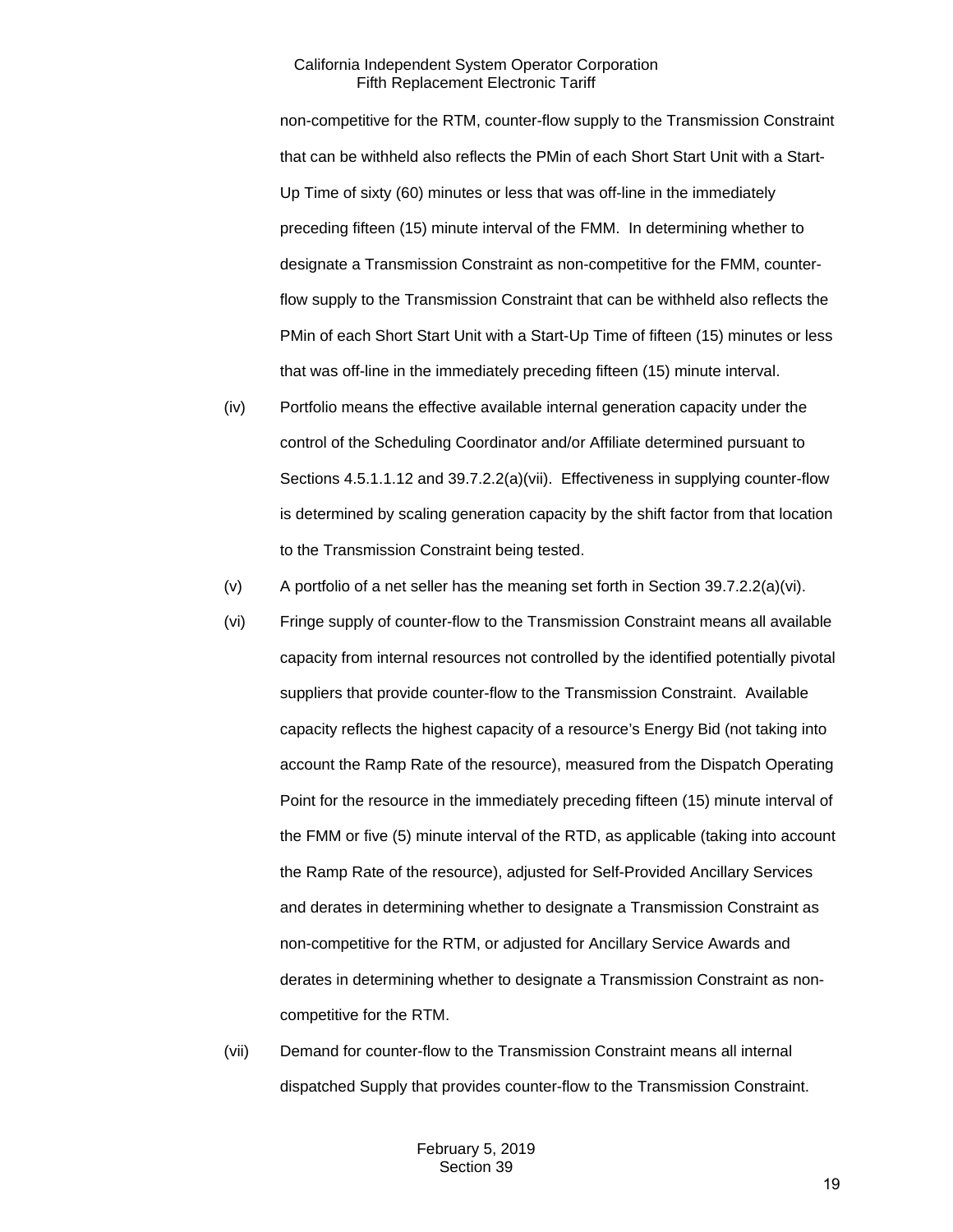### <span id="page-19-0"></span>**39.7.3 Default Competitive Path Designations**

The CAISO will maintain default competitive path designation sets for the Day-Ahead Market and for the Real-Time Market, which the CAISO will use in order to determine the competitiveness or noncompetitiveness of Transmission Constraints under two circumstances: (1) in the event of a failure of the CAISO Markets software to perform an assessment of whether Transmission Constraints are competitive or non-competitive pursuant to Section 39.7.2; and (2) in order to determine whether Exceptional Dispatches are related to a non-competitive Transmission Constraint for purposes of mitigation of Exceptional Dispatches of resources under Section 39.10(1). Default competitive path designations will be determined pursuant to the methodology set forth in this Section 39.7.3 and will be updated no less frequently than once every seven (7) days. Until the CAISO has developed sufficient information to develop default competitive path designations, the CAISO will continue to utilize the most recent list of competitive path designations determined prior to the effective date of this tariff provision.

# **39.7.3.1 Methodology for Determining Day-Ahead Default Competitive Path Designations for Transmission Constraints other than Path 15 and Path 26 Transmission Constraints**

The CAISO will designate a Transmission Constraint other than the Path 15 Transmission Constraint or the Path 26 Transmission Constraint as competitive for purposes of determining default competitive path designations for the Day-Ahead Market only if both of the following conditions are met:

- (1) Congestion occurred on the Transmission Constraint in ten (10) or more hours of the days for which the Transmission Constraint was tested for competitiveness pursuant to Section 39.7.2; and
- (2) the Transmission Constraint was deemed competitive pursuant to Section 39.7.2 in seventy-five (75) percent or more of the instances in which the Transmission Constraint was binding when tested. These calculations will be made utilizing data from the Day-Ahead Market for the most recent sixty (60) Trading Days for which data is available. The CAISO will designate a Transmission Constraint other than the Path 15 Transmission Constraint or the Path 26 Transmission Constraint as non-competitive if the CAISO lacks sufficient data to determine whether the occurrences set forth in Sections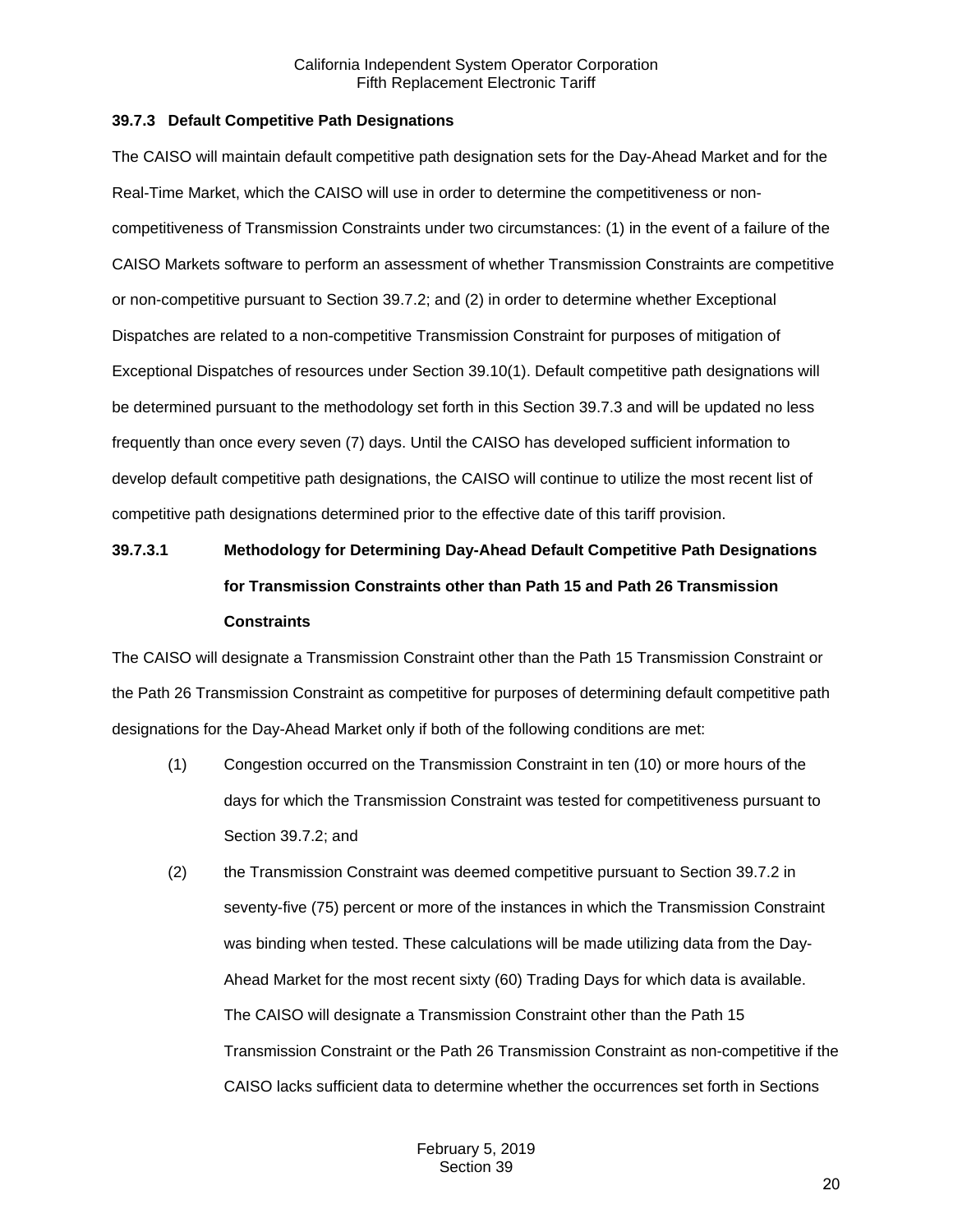39.7.3.1(1) and 39.7.3.1(2) took place on the Transmission Constraint over the sixty (60) Trading Day period.

# **39.7.3.2 Methodology for Determining HASP/RTM Default Competitive Path Designations for Transmission Constraints other than Path 15 and Path 26 Transmission Constraints**

The CAISO will designate a Transmission Constraint other than the Path 15 Transmission Constraint or the Path 26 Transmission Constraint as competitive for purposes of determining default competitive path designations for the HASP/RTM only if both of the following conditions are met:

- (1) Congestion occurred on the Transmission Constraint in ten (10) or more of the hours for which the Transmission Constraint was tested for competitiveness pursuant to Section 39.7.2; and
- (2) the Transmission Constraint was deemed competitive pursuant to Section 39.7.2 in seventy-five (75) percent or more of the instances in which the Transmission Constraint was binding when tested.

These calculations will be made utilizing data from the Real-Time Market for the most recent sixty (60) Trading Days for which data is available. If the Transmission Constraint was binding during any 15 minute interval during an hour, then the Transmission Constraint will be deemed to be binding for the entire hour. If the Transmission Constraint was determined to be non-competitive during any 15-minute interval during an hour, then the Transmission Constraint will be deemed to be non-competitive for the entire hour. The CAISO will designate a Transmission Constraint other than the Path 15 Transmission Constraint or the Path 26 Transmission Constraint as non-competitive if the CAISO lacks sufficient data to determine whether the occurrences set forth in Sections 39.7.3.2(1) and 39.7.3.2(2) took place on the Transmission Constraint over the sixty (60) Trading Day period.

# **39.7.3.3 Methodology for Determining Day-Ahead Competitive Path Designations for Path 15 and Path 26 Transmission Constraints**

The CAISO will designate the Path 15 Transmission Constraint or the Path 26 Transmission Constraint as competitive for purposes of determining default competitive path designations for the Day-Ahead Market unless both of the following conditions are met: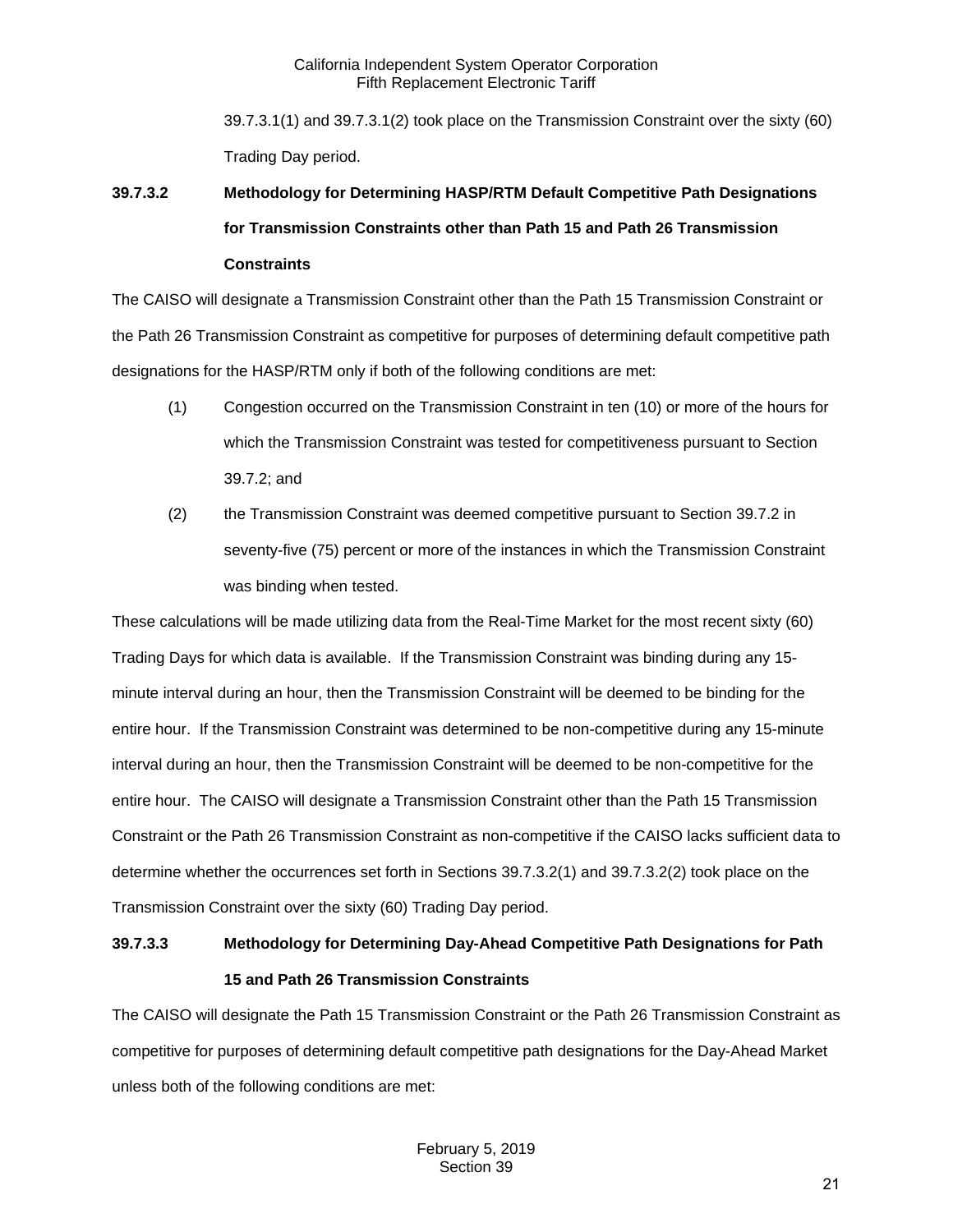- (1) Congestion occurred on the Transmission Constraint in ten (10) or more hours of the days for which the Transmission Constraint was tested for competitiveness pursuant to Section 39.7.2; and
- (2) the Transmission Constraint was deemed competitive pursuant to Section 39.7.2 in fewer than seventy-five (75) percent of the instances in which the Transmission Constraint was binding when tested.

These calculations will be made utilizing data from the MPM for the Day-Ahead Market for the most recent sixty (60) Trading Days for which data is available. The CAISO will designate the Path 15 Transmission Constraint or the Path 26 Transmission Constraint as competitive if the CAISO lacks sufficient data to determine whether the occurrences set forth in Sections 39.7.3.3(1) and 39.7.3.3(2) took place on the Transmission Constraint over the sixty (60) Trading Day period.

# **39.7.3.4 Methodology for Determining RTM Default Competitive Path Designations for Path 15 and Path 26 Transmission Constraints**

The CAISO will designate the Path 15 Transmission Constraint or the Path 26 Transmission Constraint as competitive for purposes of determining default competitive path designations for the RTM unless both of the following conditions are met:

- (1) Congestion occurred on the Transmission Constraint in ten (10) or more of the hours for which the Transmission Constraint was tested for competitiveness pursuant to Section 39.7.2; and
- (2) the Transmission Constraint was deemed competitive pursuant to Section 39.7.2 in fewer than seventy-five (75) percent of the instances in which the Transmission Constraint was binding when tested.

These calculations will be made utilizing data from the MPM for the Real-Time Market for the most recent sixty (60) Trading Days for which data is available. If the Transmission Constraint was binding during any 15-minute interval during an hour, then the Transmission Constraint will be deemed to be binding for the entire hour. If the Transmission Constraint was determined to be non-competitive during any 15-minute interval during an hour, then the Transmission Constraint will be deemed to be non-competitive for the entire hour. The CAISO will designate the Path 15 Transmission Constraint or the Path 26 Transmission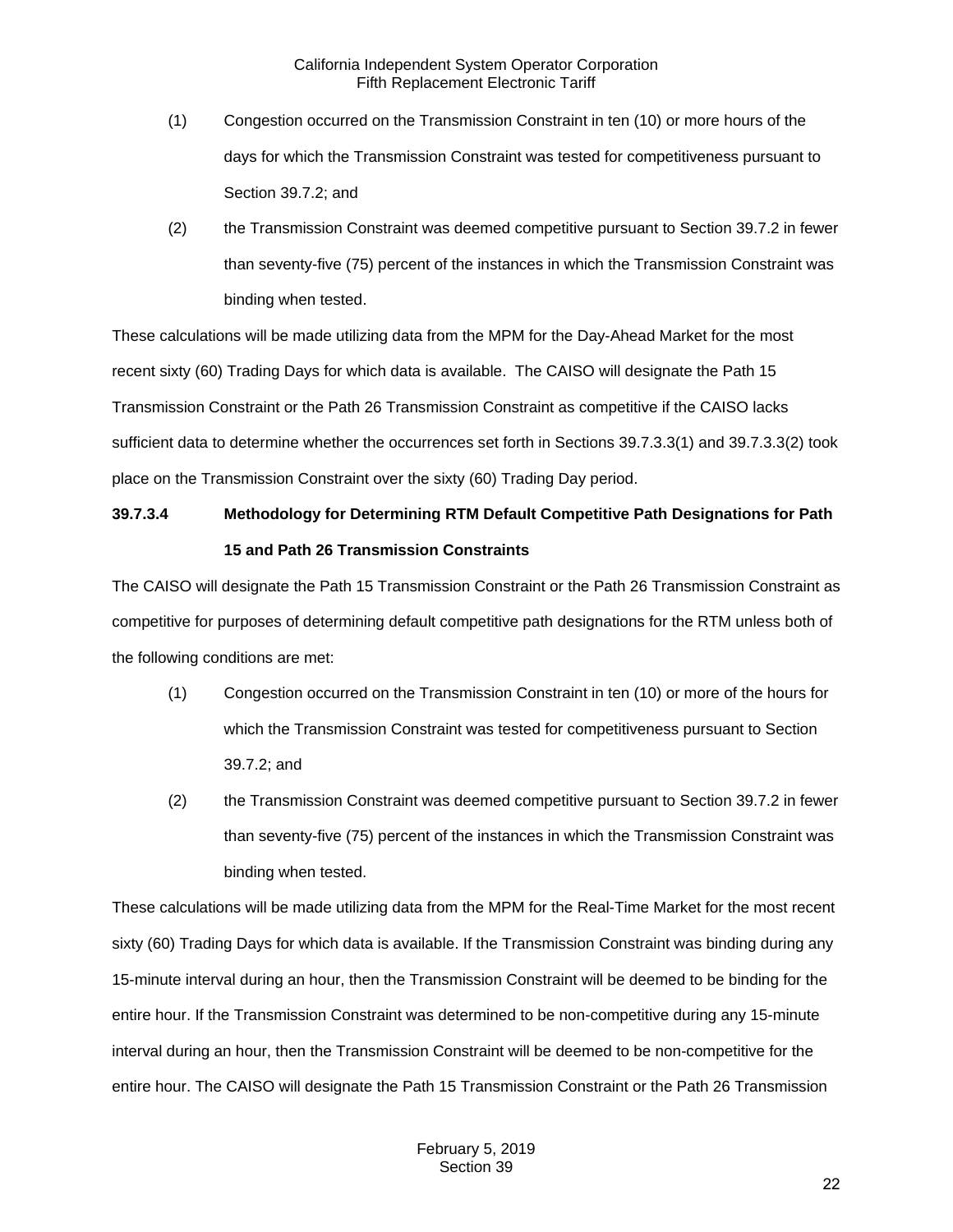Constraint as competitive if the CAISO lacks sufficient data to determine whether the occurrences set forth in Sections 39.7.3.4(1) and 39.7.3.4(2) took place on the Transmission Constraint over the sixty (60) Trading Day period.

#### <span id="page-22-0"></span>**39.8 Eligibility for Bid Adder**

A Scheduling Coordinator submitting Bids for Generating Units is eligible to have a Bid Adder applied to a Generating Unit for the next operating month if the criteria in Section 39.8.1 are met as determined on a monthly basis in the preceding month.

#### <span id="page-22-1"></span>**39.8.1 Bid Adder Eligibility Criteria**

To receive a Bid Adder, a Generating Unit must: (i) have a Mitigation Frequency that is greater than eighty (80) percent in the previous twelve (12) months; and (ii) must not have a contract to be a Resource Adequacy Resource for its entire Net Qualifying Capacity, or be designated under the CPM for its entire Eligible Capacity, or be subject to an obligation to make capacity available under this CAISO Tariff. If a Generating Unit is designated under the CPM for a portion of its Eligible Capacity, the provisions of this section apply only to the portion of the capacity not designated. Scheduling Coordinators for Generating Units seeking to receive Bid Adders must further agree to be subject to the Frequently Mitigated Unit option for a Default Energy Bid. Run hours are those hours during which a Generating Unit has positive metered output. Generating Units that received RMR Dispatches and/or incremental Bids dispatched out of economic merit order to manage local Congestion in an hour prior to the effective date of this Section will have that hour counted as a mitigated hour in their Mitigation Frequency. After the first twelve (12) months from the effective date of this Section, the Mitigation Frequency will be based entirely on a Generating Unit being mitigated under the MPM procedures in Sections 31 and 33.

#### <span id="page-22-2"></span>**39.8.2 New Generating Units**

For new Generating Units, with less than twelve (12) months of operation, determination of eligibility for the Bid Adder will be based on data beginning with the first date the Generating Unit participated in the CAISO Markets through the end date of the period for which the Mitigation Frequency is being calculated. The 200 run hour criteria will be pro-rated for the proportion of a twelve (12)-month period that the new Generating Unit submitted effective Bids in the CAISO markets.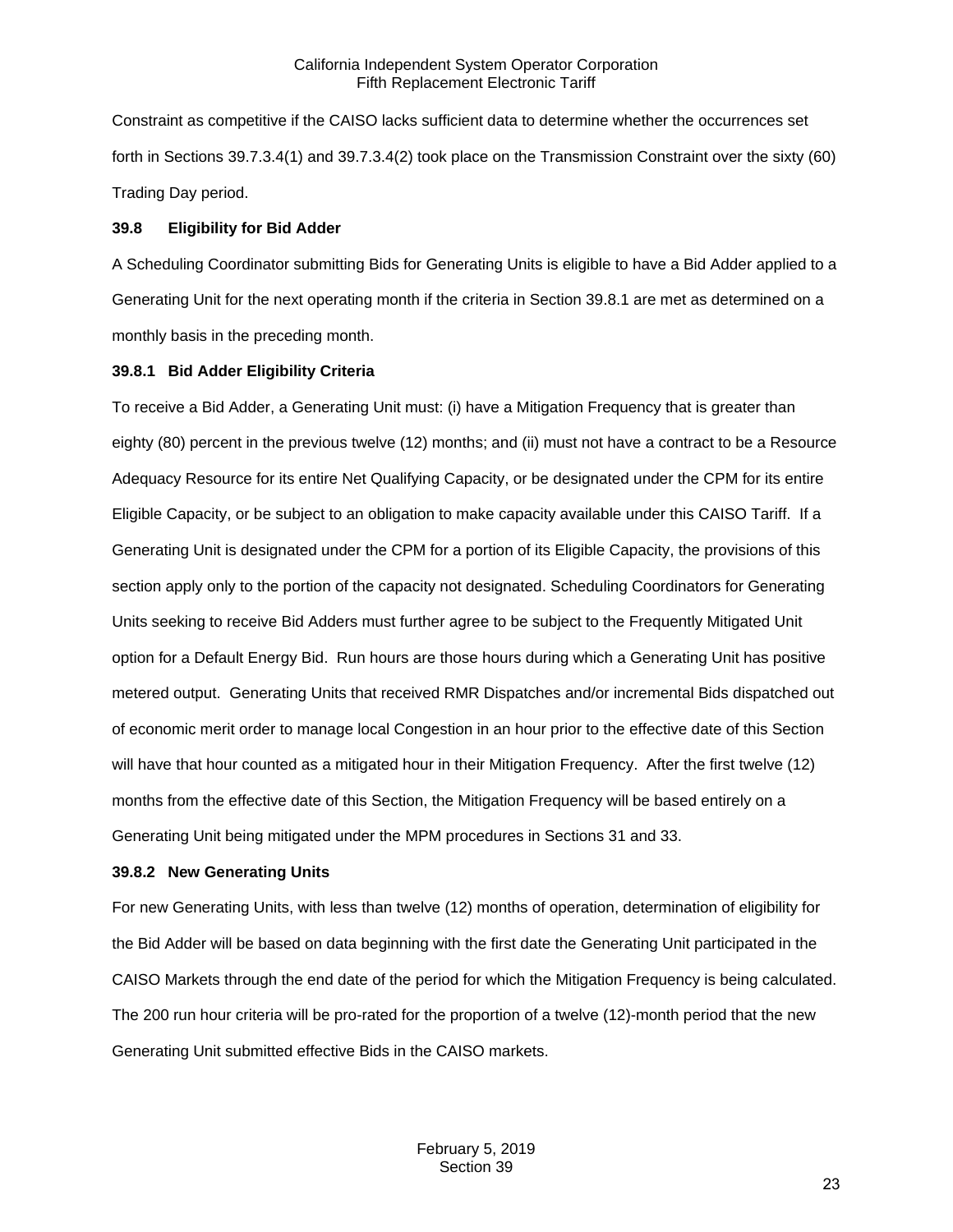### <span id="page-23-0"></span>**39.8.3 Bid Adder Values**

The value of the Bid Adder will be either: (i) a unit-specific value determined in consultation with the CAISO or an independent entity selected by the CAISO, or (ii) a default Bid Adder of \$24/MWh. For Generating Units with a portion of their capacity identified as meeting an LSE's Resource Adequacy Requirements, that Generating Unit's Bid Adder value will be reduced by the percent of the Generating Unit's capacity that is identified as meeting an LSE's Resource Adequacy Requirements. The reduced Bid Adder will be applied to that Generating Unit's entire Default Energy Bid Curve.

## <span id="page-23-1"></span>**39.9 CRR Monitoring and Affiliate Disclosure Requirements**

The CAISO will monitor the CRR holdings and CAISO Markets activity for anomalous market behavior, gaming, or exercise of market power resulting from CRR ownership concentrations that are not aligned with actual transmission usage as a result of secondary market auction outcomes. If the CAISO identifies such behavior it may seek FERC approval to impose position limits on the total number or MW quantity of CRRs that may be held by any single entity and its Affiliates. Each CRR Holder or Candidate CRR Holder must notify the CAISO of any Affiliate that is a CRR Holder, Candidate CRR Holder, or Market Participant, any Affiliate that participates in an organized electricity market in North America, and any guarantor of any such Affiliate.

## <span id="page-23-2"></span>**39.10 Mitigation of Exceptional Dispatches of Resources**

The CAISO shall apply Mitigation Measures to Exceptional Dispatches of resources when such resources are committed or dispatched under Exceptional Dispatch for purposes of: (1) addressing reliability requirements related to non-competitive Transmission Constraints; (2) ramping resources with Ancillary Services Awards or RUC Capacity to a dispatch level that ensures their availability in Real-Time; (3) ramping resources to their Minimum Dispatchable Level in Real-Time; and (4) addressing unit-specific environmental constraints not incorporated into the Full Network Model or the CAISO's market software that affect the dispatch of Generating Units in the Sacramento Delta and are commonly known as "Delta Dispatch".

## <span id="page-23-3"></span>**39.10.1 Measures for Resources Eligible for Supplemental Revenues**

In all cases where a resource is subject to Mitigation Measures under Section 39.10, and the resource is eligible for supplemental revenues pursuant to Section 39.10.3, FMM Exceptional Dispatch Energy or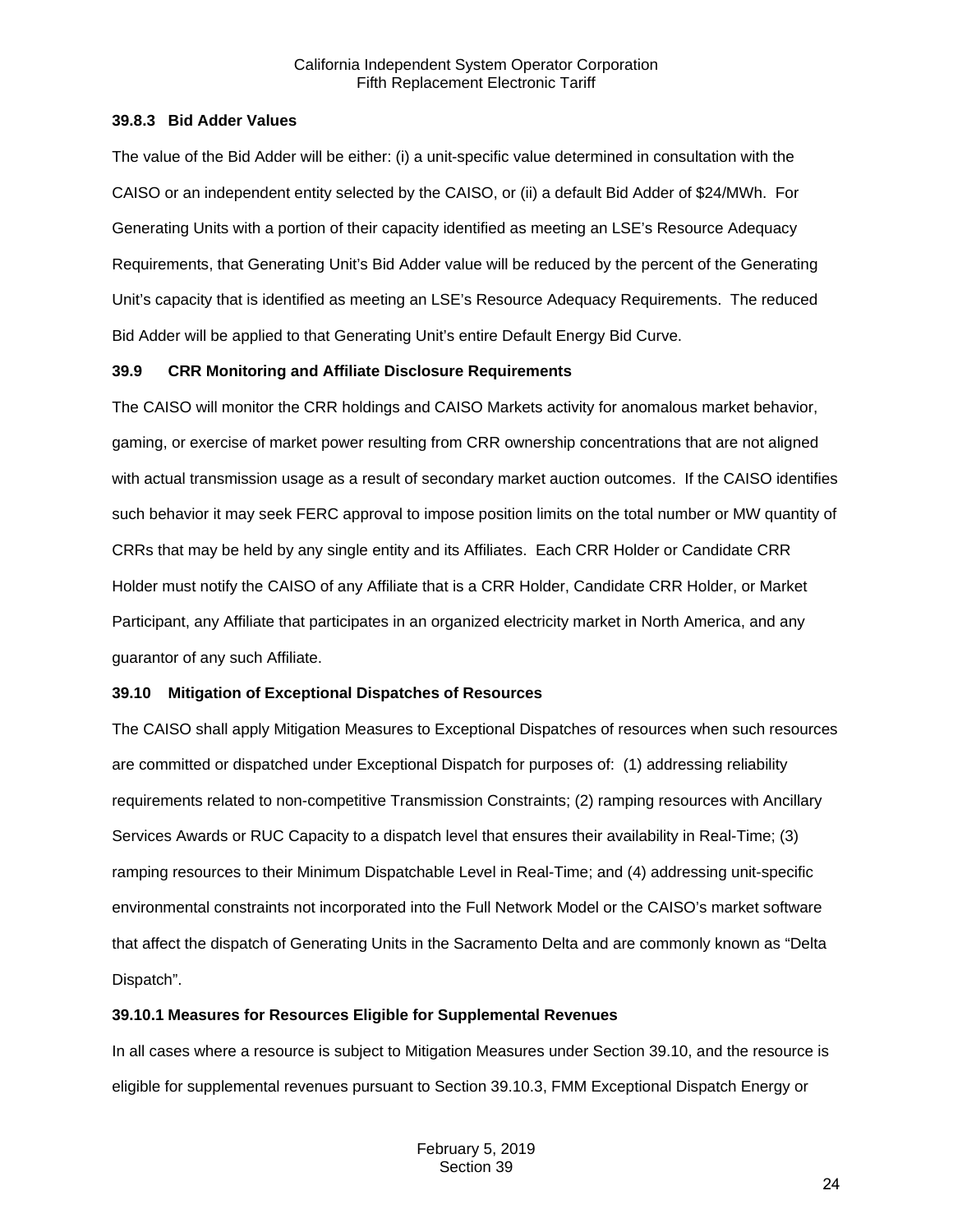RTD Exceptional Dispatch Energy delivered by the resource shall be settled as set forth in either Section 11.5.6.7.1 or Section 11.5.6.7.3, whichever is applicable.

#### <span id="page-24-0"></span>**3.10.2 Resources Not Eligible for Supplemental Revenues**

In all cases where a resource is subject to Mitigation Measures under Section 39.10, and the resource is not eligible for supplemental revenues pursuant to Section 39.10.3, FMM Exceptional Dispatch Energy or RTD Exceptional Dispatch Energy delivered by the resource shall be settled as set forth in either Section 11.5.6.7.2 or Section 11.5.6.7.3, whichever is applicable.

#### <span id="page-24-1"></span>**39.10.3 Eligibility for Supplemental Revenues**

Except as provided in Section 39.10.4, a resource that is committed or dispatched under Exceptional Dispatch shall be eligible for supplemental revenues only during such times that the capacity from the resource dispatched under Exceptional Dispatch is Eligible Capacity, the Eligible Capacity does not have an offer into the applicable CSP, and has declined an Exceptional Dispatch CPM designation offered under Section 43A.2.5.

### <span id="page-24-2"></span>**39.10.4 Limitation on Supplemental Revenues**

Supplemental revenues authorized under this Section 39.10 shall not exceed within a 30-day period (this 30-day period begins on the day of the first Exceptional Dispatch of the resource and re-starts on the day of the first Exceptional Dispatch of the resource following the end of any prior 30-day period) the CPM Soft Offer Cap, for which the resource would be eligible pursuant to Section 43A.7 had its Eligible Capacity been designated as CPM Capacity.

#### <span id="page-24-3"></span>**39.10.5 Calculation of Exceptional Dispatch Supplemental Revenues**

The amount of Exceptional Dispatch supplemental revenues accrued by a resource within any 30-day period as defined in Section 39.10.4 shall be a running total of the sum of supplemental revenues received during that 30-day period. The calculation of supplemental revenues accrued by a resource within a 30-day period is based on the higher of (a) the Energy Bid price for the resource minus the Default Energy Bid price for the resource or (b) the relevant FMM or RTD LMP minus the Default Energy Bid price for the resource. The greater of (a) or (b) is multiplied by the amount of Energy provided by the resource under Exceptional Dispatch, and the results of that multiplication are summed across the successive hours of the 30-day period. Once the resource has reached the limit on supplemental